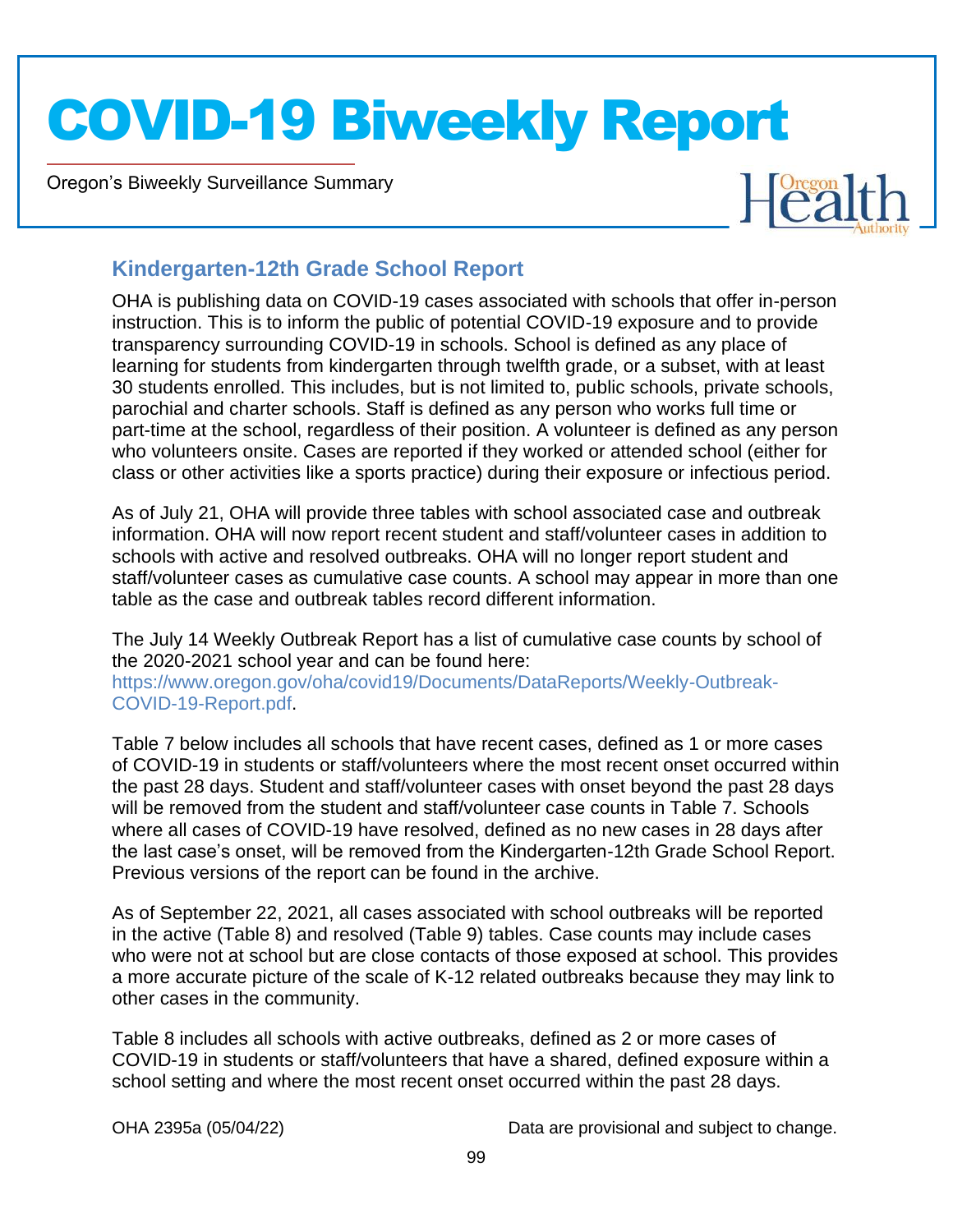Oregon's Biweekly Surveillance Summary

Novel Coronavirus (COVID-19)



Schools that have resolved outbreaks, defined as 2 or more cases of COVID-19 in students or staff/volunteers that have a shared, defined exposure within a school setting and where the most recent onset occurred between 28-56 days ago, will be moved to a separate table (Table 9). Schools that have closed outbreaks, defined as 2 or more cases of COVID-19 in students or staff/volunteers that have a shared, defined exposure within a school setting and where the most recent onset occurred more than 56 days ago, will not be included in the Kindergarten-12th Grade School Report. Any suspected school outbreak is required to be reported to the local public health authority (see OAR 333-018-015). Local health department and tribal partners investigate to identify outbreaks in these settings. This list of outbreaks will be updated as investigations continue, and as we learn about epidemiologic links between cases.

#### **Table 7. Recent cases**

| <b>School Name</b>                               | <b>Address</b>                                       | County        | <b>Students</b> | Staff/<br>volunteers | <b>Most recent</b><br>onset |
|--------------------------------------------------|------------------------------------------------------|---------------|-----------------|----------------------|-----------------------------|
| <b>Brown Middle School</b>                       | 1505 SE Cornelius<br>Pass Rd, Hillsboro, OR<br>97123 | Washington    | 10              |                      | 2022-04-28                  |
| Clackamas Academy<br>of Industrial Sciences      | 1306 12th St, Oregon<br>City, OR 97045               | Clackamas     | 11              |                      | 2022-04-28                  |
| <b>Errol Hassell</b><br><b>Elementary School</b> | 18100 SW Bany Rd,<br>Beaverton, OR 97007             | Washington    | 34              | 0                    | 2022-04-27                  |
| Raleigh Park<br><b>Elementary School</b>         | 3670 SW 78th Ave,<br>Portland, OR 97225              | Washington    | 4               | 0                    | 2022-04-27                  |
| <b>Sherwood Middle</b><br>School                 | 16956 SW Meinecke<br>Rd, Sherwood, OR<br>97140       | Washington    | 3               | 0                    | 2022-04-27                  |
| <b>Franklin School</b>                           | 750 NW 18th St,<br>Corvallis, OR 97330               | <b>Benton</b> |                 |                      | 2022-04-27                  |
| <b>McGovern Elementary</b><br>School             | 600 NW Elwood,<br>Winston, OR 97496                  | Douglas       |                 | 0                    | 2022-04-27                  |
| Academy of Arts and<br>Academics                 | 615 Main St,<br>Springfield, OR 97477                | Lane          |                 | 0                    | 2022-04-27                  |

*Schools with recent COVID-19 cases (n=239)*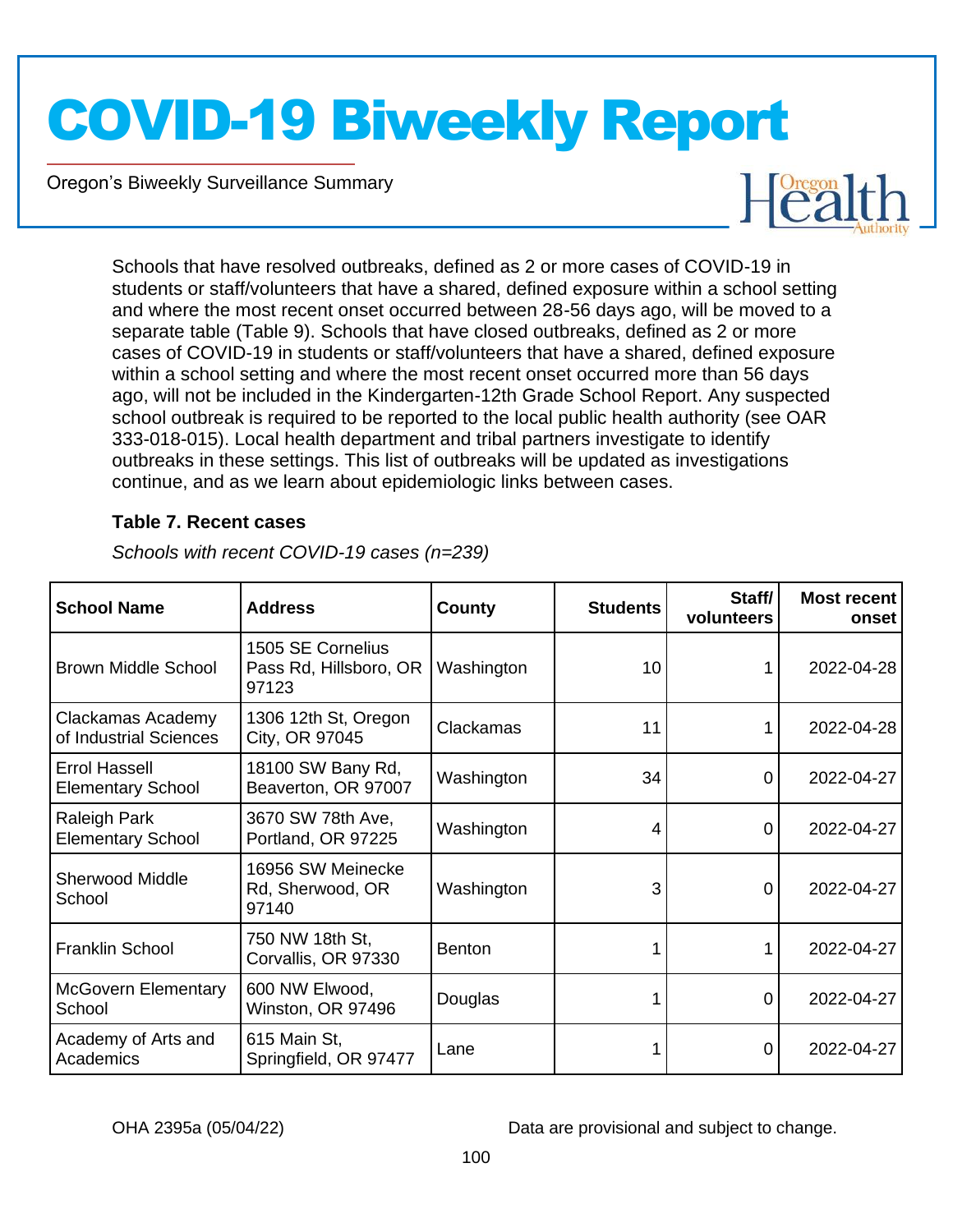Oregon's Biweekly Surveillance Summary

Novel Coronavirus (COVID-19)

| <b>School Name</b>                               | <b>Address</b>                                    | County            | <b>Students</b> | Staff/<br>volunteers | <b>Most recent</b><br>onset |
|--------------------------------------------------|---------------------------------------------------|-------------------|-----------------|----------------------|-----------------------------|
| <b>Central Elementary</b><br>School              | 336 9th Ave SW,<br>Albany, OR 97321               | Linn              | 1               | 0                    | 2022-04-27                  |
| Oak Grove Elementary<br>School                   | 1500 Oak Grove Dr<br>NW, Albany, OR 97321         | <b>Benton</b>     | 3               | 1                    | 2022-04-27                  |
| <b>Centennial Middle</b><br>School               | 17650 SE Brooklyn St,<br>Portland, OR 97236       | Multnomah         | 1               | 1                    | 2022-04-27                  |
| <b>Tumwata Middle</b><br>School                  | 14133 S Donovan Rd,<br>Oregon City, OR 97045      | Clackamas         | 2               | 1                    | 2022-04-27                  |
| James Templeton<br><b>Elementary School</b>      | 9500 SW Murdock St.<br>Tigard, OR 97224           | Washington        | 5               | $\overline{0}$       | 2022-04-26                  |
| <b>Bethany Elementary</b><br>School              | 3305 NW 174th Ave,<br>Beaverton, OR 97006         | Washington        | 4               | 0                    | 2022-04-26                  |
| <b>Ridgewood Elementary</b><br>School            | 10100 SW Inglewood<br>St, Portland, OR 97225      | Washington        | 16              | 1                    | 2022-04-26                  |
| <b>Mount Scott</b><br><b>Elementary School</b>   | 11201 SE Stevens Rd.<br>Happy Valley, OR<br>97086 | Clackamas         | 1               | 1                    | 2022-04-26                  |
| Lewis & Clark<br><b>Elementary School</b>        | 111 S 9th St, St<br><b>Helens, OR 97051</b>       | Columbia          | 2               | 0                    | 2022-04-26                  |
| <b>Hudson Park</b><br><b>Elementary School</b>   | 28176 Old Rainier Rd,<br>Rainier, OR 97048        | Columbia          | 5               | $\overline{0}$       | 2022-04-26                  |
| St Helens High School                            | 2375 Gable Rd, St<br><b>Helens, OR 97051</b>      | Columbia          | 8               | 0                    | 2022-04-26                  |
| Mid Valley Elementary<br>School                  | 3686 Davis Dr, Hood<br><b>River, OR 97031</b>     | <b>Hood River</b> | 6               | 4                    | 2022-04-26                  |
| De La Salle North<br><b>Catholic High School</b> | 7528 N Fenwick Ave,<br>Portland, OR 97217         | Multnomah         | 5               | 0                    | 2022-04-26                  |
| <b>Ridges Elementary</b><br>School               | 21472 SW Copper<br>Terrace, Sherwood,<br>OR 97140 | Washington        | 5               | 0                    | 2022-04-26                  |

OHA 2395a (05/04/22) Data are provisional and subject to change.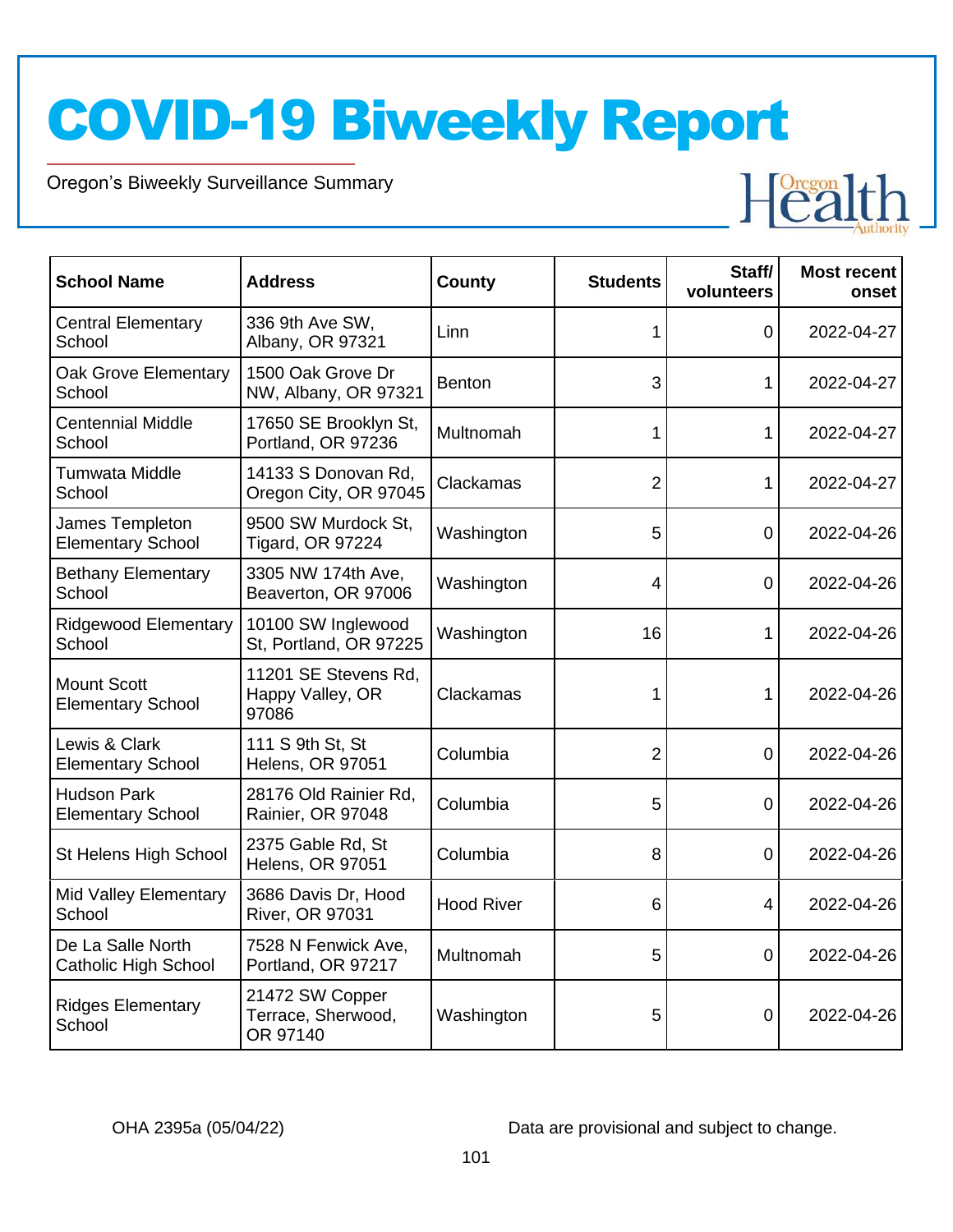Oregon's Biweekly Surveillance Summary

Novel Coronavirus (COVID-19)



| <b>School Name</b>                                    | <b>Address</b>                                      | <b>County</b> | <b>Students</b> | Staff/<br>volunteers | <b>Most recent</b><br>onset |
|-------------------------------------------------------|-----------------------------------------------------|---------------|-----------------|----------------------|-----------------------------|
| <b>Rock Creek Middle</b><br>School                    | 14331 SE 132nd Ave,<br>Clackamas, OR 97015          | Clackamas     | 1               | 0                    | 2022-04-26                  |
| <b>Corvallis Waldorf</b><br>School                    | 3855 NE Hwy 20,<br>Corvallis, OR 97330              | <b>Benton</b> | 9               | 0                    | 2022-04-26                  |
| <b>Cedarwood Waldorf</b><br>School                    | 3030 SW 2nd Ave,<br>Portland, OR 97201              | Multnomah     | 16              | 1                    | 2022-04-26                  |
| Wilsonville High School                               | 6800 SW Wilsonville<br>Rd, Wilsonville, OR<br>97070 | Clackamas     | 9               | $\Omega$             | 2022-04-26                  |
| <b>Periwinkle Elementary</b>                          | 2196 21st Ave SE,<br>Albany, OR 97322               | Linn          | 5               | 0                    | 2022-04-26                  |
| South Albany High<br>School                           | 3705 SE Columbus St.<br>Albany, OR 97322            | Linn          | 4               | 0                    | 2022-04-26                  |
| May Roberts<br>Elementary                             | 590 NW 8th St,<br>Ontario, OR 97914                 | Malheur       |                 | $\Omega$             | 2022-04-26                  |
| <b>Hayhurst Elementary</b><br>School                  | 5037 SW Iowa St,<br>Portland, OR 97221              | Multnomah     | 5               | $\overline{2}$       | 2022-04-26                  |
| <b>Grant High School</b>                              | 2245 NE 36th Ave,<br>Portland, OR 97212             | Multnomah     | 1               | $\overline{0}$       | 2022-04-26                  |
| David Douglas High<br>School                          | 1001 SE 135th Ave,<br>Portland, OR 97233            | Multnomah     | 1               | 0                    | 2022-04-26                  |
| <b>West Tualatin View</b><br><b>Elementary School</b> | 8800 SW Leahy Rd,<br>Portland, OR 97225             | Washington    | 3               | 0                    | 2022-04-25                  |
| Oregon City High<br>School                            | 19761 S Beavercreek<br>Rd, Oregon City, OR<br>97045 | Clackamas     | 8               | 0                    | 2022-04-25                  |
| <b>Sunset Primary</b>                                 | 2351 Oxford St, West<br>Linn, OR 97068              | Clackamas     | 2               | $\mathbf 0$          | 2022-04-25                  |
| <b>Hazelbrook Middle</b><br>School                    | 11300 SW Hazelbrook<br>Rd, Tualatin, OR<br>97062    | Washington    | 9               | 1                    | 2022-04-25                  |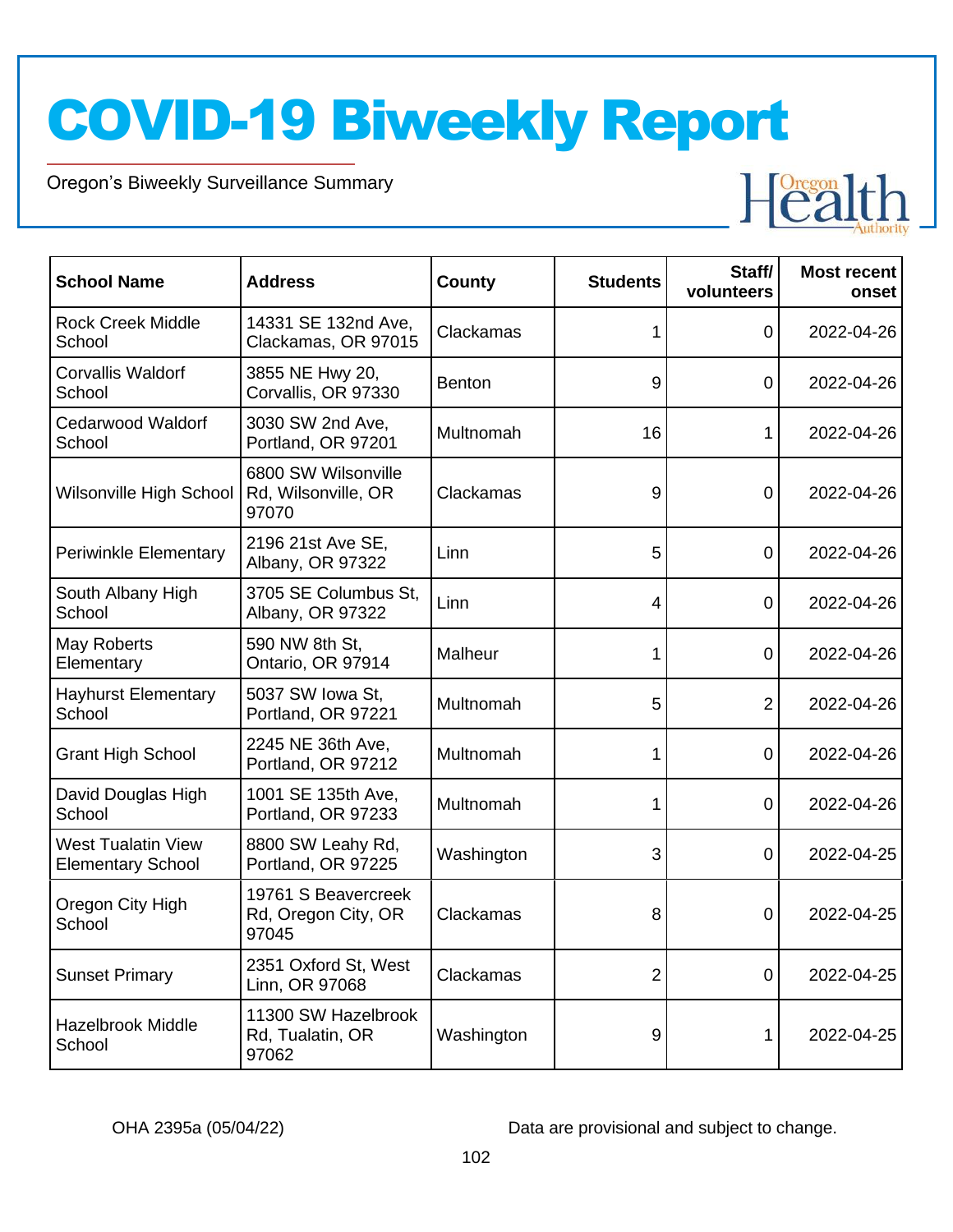Oregon's Biweekly Surveillance Summary

Novel Coronavirus (COVID-19)



| <b>School Name</b>                        | <b>Address</b>                                        | <b>County</b> | <b>Students</b> | Staff/<br>volunteers | <b>Most recent</b><br>onset |
|-------------------------------------------|-------------------------------------------------------|---------------|-----------------|----------------------|-----------------------------|
| <b>Findley Elementary</b><br>School       | 4155 NW Saltzman Rd,<br>Portland, OR 97229            | Washington    | 4               | 0                    | 2022-04-25                  |
| Scappoose Middle<br>School                | 52265 S Columbia<br>River Hwy, Scappoose,<br>OR 97056 | Columbia      | 2               | 0                    | 2022-04-25                  |
| Roseburg High School                      | 400 Harvard Ave.<br>Roseburg, OR 97470                | Douglas       | 2               | 0                    | 2022-04-25                  |
| <b>Rosemont Ridge</b><br>Middle School    | 20001 Salamo Road,<br>West Linn, OR, 97068            | Clackamas     | 1               | 0                    | 2022-04-25                  |
| <b>Muddy Creek Charter</b><br>School      | 30252 Bellfountain Rd,<br>Corvallis, OR 97333         | <b>Benton</b> | 4               | 0                    | 2022-04-25                  |
| <b>Myers Elementary</b>                   | 2160 Jewel St NW,<br>Salem, OR 97304                  | Polk          | 1               | 0                    | 2022-04-25                  |
| Rex Putnam High<br>School                 | 4950 SE Roethe Rd,<br>Milwaukie, OR 97267             | Clackamas     |                 | 0                    | 2022-04-25                  |
| Patrick Lynch<br><b>Elementary School</b> | 1546 SE 169th PI.<br>Portland, OR 97233               | Multnomah     | 1               | 0                    | 2022-04-25                  |
| Sunnyside<br><b>Environmental School</b>  | 3421 SE Salmon St,<br>Portland, OR 97214              | Multnomah     | 3               | $\mathbf 0$          | 2022-04-25                  |
| <b>Montclair Elementary</b><br>School     | 7250 SW Vermont,<br>Portland, OR 97223                | Washington    | 2               | 0                    | 2022-04-24                  |
| Oak Hills Elementary<br>School            | 2625 NW 153rd Ave,<br>Beaverton, OR 97006             | Washington    | 15              | $\mathbf 0$          | 2022-04-24                  |
| Sherwood High School                      | 18800 SW Haide Rd,<br>Sherwood, OR 97140              | Washington    | 4               | 0                    | 2022-04-24                  |
| Jackson Elementary<br>School              | 675 NE Estate Dr,<br>Hillsboro, OR 97124              | Washington    | 4               | $\overline{0}$       | 2022-04-24                  |
| <b>Oak Creek Elementary</b><br>School     | 55 Kingsgate Rd, Lake<br>Oswego, OR 97035             | Clackamas     | 3               | $\mathbf 0$          | 2022-04-24                  |
| Cheldelin Middle<br>School                | 987 Conifer Blvd NE,<br>Corvallis, OR 97330           | <b>Benton</b> |                 |                      | 2022-04-24                  |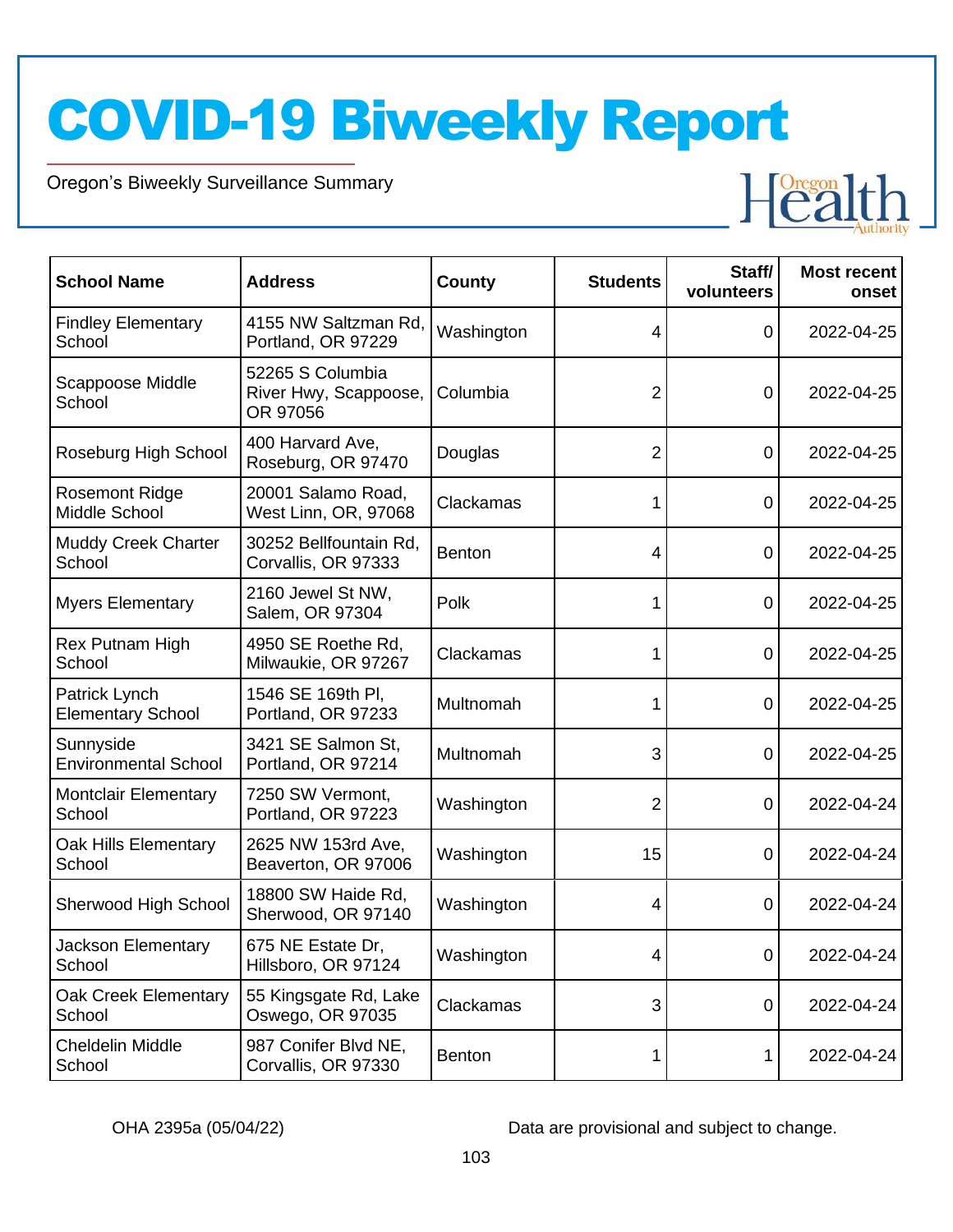Oregon's Biweekly Surveillance Summary

Novel Coronavirus (COVID-19)



| <b>School Name</b>                                 | <b>Address</b>                                  | County        | <b>Students</b> | Staff/<br>volunteers | <b>Most recent</b><br>onset |
|----------------------------------------------------|-------------------------------------------------|---------------|-----------------|----------------------|-----------------------------|
| <b>Butler Creek</b><br><b>Elementary School</b>    | 2789 SW Butler Rd,<br>Gresham, OR 97080         | Multnomah     | $\overline{2}$  | 1                    | 2022-04-24                  |
| <b>Corvallis High School</b>                       | 1400 NW Buchanan<br>Ave, Corvallis, OR<br>97330 | <b>Benton</b> | 7               | 0                    | 2022-04-24                  |
| <b>Allen Dale Elementary</b><br>School             | 2320 Williams Hwy,<br>Grants Pass, OR<br>97527  | Josephine     | 1               | 0                    | 2022-04-24                  |
| <b>Rosedale Elementary</b><br>School               | 3901 SE 67th Ave,<br>Beaverton, OR 97078        | Washington    | 3               | 0                    | 2022-04-24                  |
| The International<br>School                        | 2305 S Water Ave,<br>Portland, OR 97201         | Multnomah     | 1               | $\overline{0}$       | 2022-04-24                  |
| <b>Meadow Ridge</b><br><b>Elementary School</b>    | 385 Timber Ridge St<br>NE, Albany, OR 97322     | Linn          | $\overline{2}$  | $\overline{2}$       | 2022-04-24                  |
| Dr. Martin Luther King<br>Jr. Elementary School    | 4906 NE 6th Ave,<br>Portland, OR 97211          | Multnomah     | 3               | $\overline{0}$       | 2022-04-24                  |
| Lewis Elementary<br>School                         | 4401 SE Evergreen St,<br>Portland, OR 97206     | Multnomah     | 3               | $\mathbf 0$          | 2022-04-24                  |
| <b>Pleasant Valley</b><br><b>Elementary School</b> | 17625 SE Foster Rd,<br>Gresham, OR 97080        | Multnomah     | 3               | $\Omega$             | 2022-04-24                  |
| South Prairie<br><b>Elementary School</b>          | 6855 S Prairie Rd,<br>Tillamook, OR 97141       | Tillamook     | 3               | 1                    | 2022-04-23                  |
| <b>Bridgeport Elementary</b><br>School             | 5505 SW Borland Rd,<br>Tualatin, OR 97062       | Clackamas     | 1               | $\mathbf 0$          | 2022-04-23                  |
| Cooper Mountain<br><b>Elementary School</b>        | 7670 SW 170th Ave,<br>Beaverton, OR 97007       | Washington    | 4               | 0                    | 2022-04-23                  |
| <b>Stafford Primary</b><br>School                  | 19875 SW Stafford Rd.<br>West Linn, OR 97068    | Clackamas     | 3               | $\mathbf 0$          | 2022-04-23                  |
| John Wetten<br><b>Elementary School</b>            | 250 E Exeter St,<br>Gladstone, OR 97027         | Clackamas     | 5               | 0                    | 2022-04-23                  |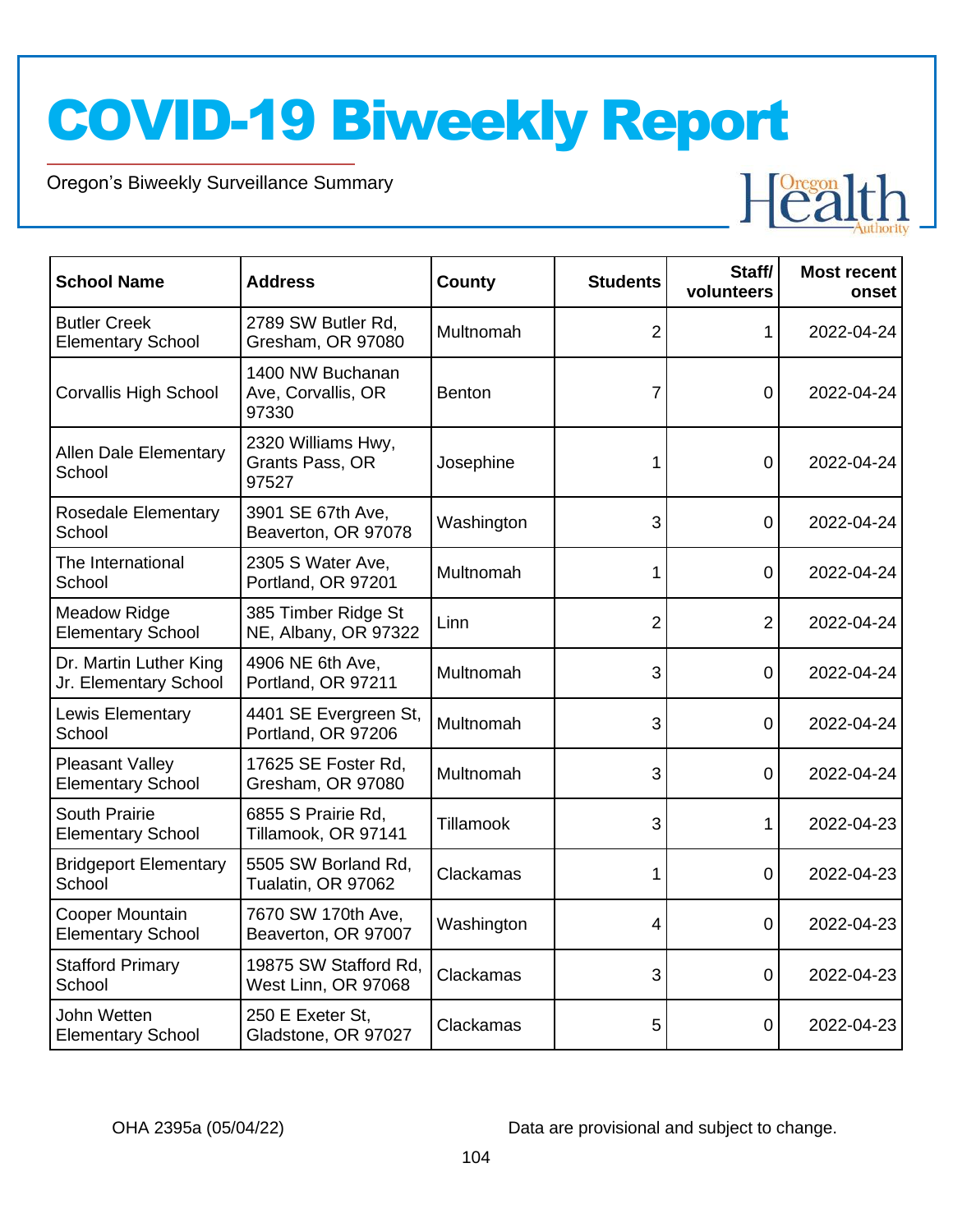Oregon's Biweekly Surveillance Summary

Novel Coronavirus (COVID-19)

| <b>School Name</b>                               | <b>Address</b>                               | County        | <b>Students</b> | Staff/<br>volunteers | <b>Most recent</b><br>onset |
|--------------------------------------------------|----------------------------------------------|---------------|-----------------|----------------------|-----------------------------|
| Kraxberger Middle<br>School                      | 17777 Webster Rd,<br>Gladstone, OR 97027     | Clackamas     | 1               | 0                    | 2022-04-23                  |
| <b>Warren Elementary</b><br>School               | 34555 Berg Rd,<br>Warren, OR 97053           | Columbia      | $\overline{2}$  | 0                    | 2022-04-23                  |
| <b>Philomath Elementary</b><br>School            | 239 S 16th St,<br>Philomath, OR 97370        | <b>Benton</b> | 1               | 0                    | 2022-04-23                  |
| <b>Mountain View</b><br><b>Elementary School</b> | 340 NE Granger Ave,<br>Corvallis, OR 97330   | <b>Benton</b> | 1               | 0                    | 2022-04-23                  |
| <b>Liberty High School</b>                       | 7445 NE Wagon Dr,<br>Hillsboro, OR 97214     | Washington    | 2               | 0                    | 2022-04-23                  |
| <b>Jackson Elementary</b><br>School              | 713 Summit Ave,<br>Medford, OR 97501         | Jackson       | 0               | $\overline{2}$       | 2022-04-23                  |
| North Albany Middle<br>School                    | 1205 North Albany Rd<br>NW, Albany, OR 97321 | <b>Benton</b> | 5               | 0                    | 2022-04-23                  |
| <b>Liberty Elementary</b><br>School              | 2345 Liberty St SW,<br>Albany, OR 97321      | Linn          | $\overline{2}$  | 1                    | 2022-04-23                  |
| <b>Orchard Hill</b><br>Elementary                | 1011 La Loma Dr,<br>Medford, OR 97504        | Jackson       | 1               | 0                    | 2022-04-22                  |
| <b>Talent Middle School</b>                      | 102 Christian Ave,<br>Talent, OR 97540       | Jackson       | 0               | 1                    | 2022-04-22                  |
| <b>Crescent Valley High</b><br>School            | 4444 NW Highland Dr,<br>Corvallis, OR 97330  | <b>Benton</b> | $\overline{2}$  | 0                    | 2022-04-22                  |
| <b>Redwood Elementary</b><br>School              | 3163 Leonard Rd,<br>Grants Pass, OR<br>97527 | Josephine     | 1               | 1                    | 2022-04-22                  |
| John Muir Outdoor<br>School                      | 320 Beach St, Ashland,<br>OR 97520           | Jackson       | 1               | 0                    | 2022-04-22                  |
| Northwest Academy                                | 1130 SW Main St,<br>Portland, OR 97205       | Multnomah     | 3               | 0                    | 2022-04-22                  |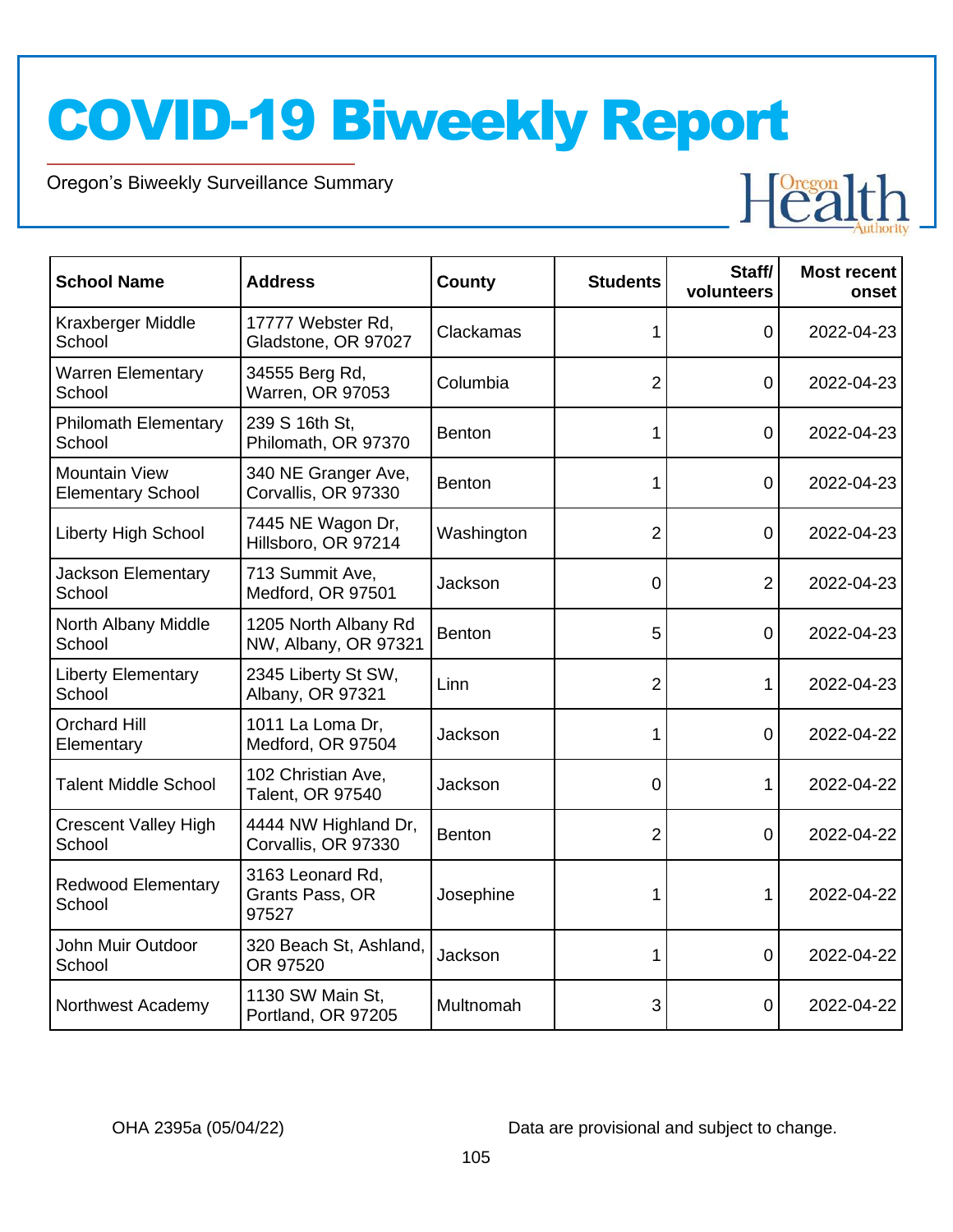Oregon's Biweekly Surveillance Summary

Novel Coronavirus (COVID-19)



| <b>School Name</b>                              | <b>Address</b>                                       | County     | <b>Students</b> | Staff/<br>volunteers | <b>Most recent</b><br>onset |
|-------------------------------------------------|------------------------------------------------------|------------|-----------------|----------------------|-----------------------------|
| <b>Forest Hills Elementary</b>                  | 1133 SW Andrews Rd.<br>Lake Oswego, OR<br>97034      | Clackamas  | 2               | 0                    | 2022-04-22                  |
| Danebo Elementary<br>School                     | 1265 Candlelight Dr,<br>Eugene, OR 97402             | Lane       | 0               |                      | 2022-04-22                  |
| <b>Tangent Elementary</b><br>School             | 32100 Old Oak Dr,<br>Tangent, OR 97389               | Linn       | 1               | 1                    | 2022-04-22                  |
| West Albany High<br>School                      | 2100 Elm St SW,<br>Albany, OR 97321                  | Linn       | 5               | 0                    | 2022-04-22                  |
| Sprague High School                             | 2373 Kuebler Blvd,<br>Salem, OR 97302                | Marion     | 3               | 0                    | 2022-04-22                  |
| <b>Gaffney Lane</b><br><b>Elementary School</b> | 13521 S Gaffney Ln,<br>Oregon City, OR 97045         | Clackamas  | 3               | 0                    | 2022-04-21                  |
| Groner K-8                                      | 23405 SW Scholls<br>Ferry Rd, Hillsboro, OR<br>97123 | Washington | $\overline{2}$  | 0                    | 2022-04-21                  |
| L.C. Tobias Elementary<br>School                | 1065 SW 206th Ave,<br>Aloha, OR 97003                | Washington | 6               | 0                    | 2022-04-21                  |
| <b>Kelly Creek Elementary</b><br>School         | 2400 SE Baker Way,<br>Gresham, OR 97080              | Multnomah  | 0               | 1                    | 2022-04-21                  |
| <b>CLASS Academy</b>                            | 2730 NW Vaughn St,<br>Portland, OR 97210             | Multnomah  | 1               | $\Omega$             | 2022-04-21                  |
| <b>Ashland Middle School</b>                    | 100 Walker Ave,<br>Ashland, OR 97520                 | Jackson    | 3               |                      | 2022-04-21                  |
| <b>Hoover Elementary</b><br>School              | 2323 Siskiyou Blvd,<br>Medford, OR 97504             | Jackson    | 1               | 0                    | 2022-04-21                  |
| Rockwood Preparatory<br>Academy                 | 740 SE 182nd Ave,<br>Portland, OR 97233              | Multnomah  | 1               | 0                    | 2022-04-21                  |
| All Saints School                               | 601 NE Cesar E<br>Chavez Blvd, Portland,<br>OR 97232 | Multnomah  | 2               | 0                    | 2022-04-21                  |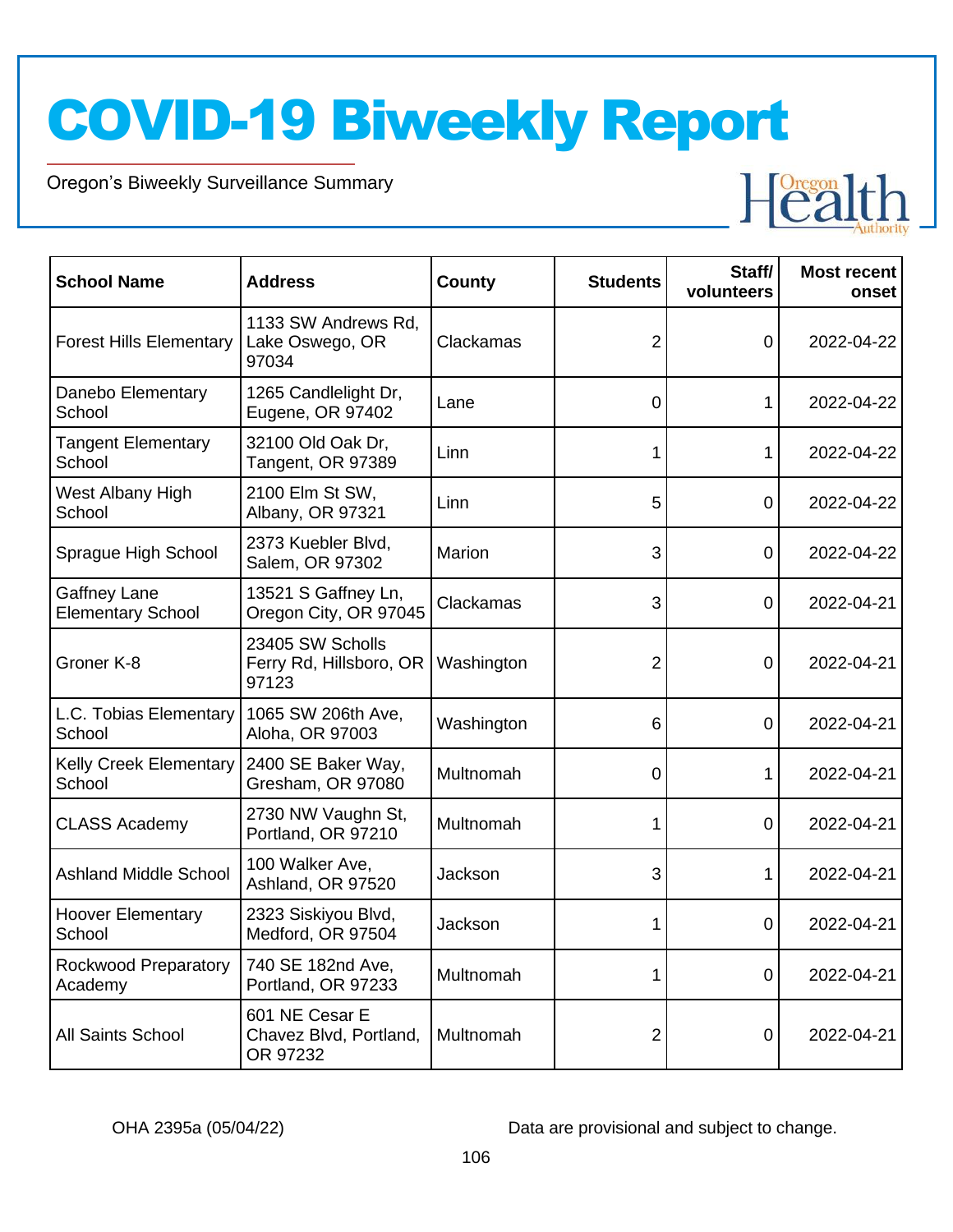Oregon's Biweekly Surveillance Summary

Novel Coronavirus (COVID-19)



| <b>School Name</b>                                   | <b>Address</b>                                 | <b>County</b> | <b>Students</b> | Staff/<br>volunteers | <b>Most recent</b><br>onset |
|------------------------------------------------------|------------------------------------------------|---------------|-----------------|----------------------|-----------------------------|
| Calapooia Middle<br>School                           | 830 SE 24th Ave,<br>Albany, OR 97322           | Linn          | 5               | 0                    | 2022-04-21                  |
| <b>Memorial Middle</b><br>School                     | 1050 Queen Ave SW,<br>Albany, OR 97321         | Linn          | $\overline{2}$  |                      | 2022-04-21                  |
| <b>Waverly Elementary</b><br>School                  | 425 Columbus St SE,<br>Albany, OR 97321        | Linn          | 1               |                      | 2022-04-21                  |
| <b>Sublimity School</b>                              | 431 E Main St,<br>Sublimity, OR 97385          | Marion        | 1               | 0                    | 2022-04-21                  |
| Jason Lee Elementary<br>School                       | 2222 NE 92nd Ave,<br>Portland, OR 97220        | Multnomah     | 1               | 0                    | 2022-04-21                  |
| <b>Centennial High School</b>                        | 3505 SE 182nd Ave,<br>Gresham, OR 97030        | Multnomah     | 9               | $\overline{2}$       | 2022-04-21                  |
| <b>Wheatley School</b>                               | 14030 NE Sacramento<br>St, Portland, OR 97230  | Multnomah     | $\overline{0}$  | 8                    | 2022-04-21                  |
| Dry Hollow Elementary<br>School                      | 1314 E 19th St, The<br>Dalles, OR 97058        | Wasco         | 1               | 0                    | 2022-04-20                  |
| <b>Cedar Mill Elementary</b><br>School               | 10265 NW Cornell Rd,<br>Portland, OR 97229     | Washington    | $\overline{2}$  | 0                    | 2022-04-20                  |
| Ridgeline Montessori<br><b>Public Charter School</b> | 4500 W Amazon Dr,<br>Eugene, OR 97405          | Lane          | 2               | 0                    | 2022-04-20                  |
| <b>Bessie Coleman</b><br><b>Elementary School</b>    | 3838 NW Walnut Blvd,<br>Corvallis, OR 97330    | <b>Benton</b> | 1               | 0                    | 2022-04-20                  |
| West Salem High<br>School                            | 1776 Titan Dr NW,<br>Salem, OR 97304           | Polk          | $\overline{2}$  | 0                    | 2022-04-20                  |
| Jefferson Elementary<br>School                       | 333 Holmes Ave,<br>Medford, OR 97501           | Jackson       | 0               |                      | 2022-04-20                  |
| <b>Riverside Elementary</b><br>School                | 1200 SE Harvey Dr,<br>Grants Pass, OR<br>97526 | Josephine     | 1               | $\mathbf 0$          | 2022-04-20                  |
| <b>Baker Prairie Middle</b><br>School                | 1859 SE Township Rd,<br>Canby, OR 97013        | Clackamas     |                 | 0                    | 2022-04-20                  |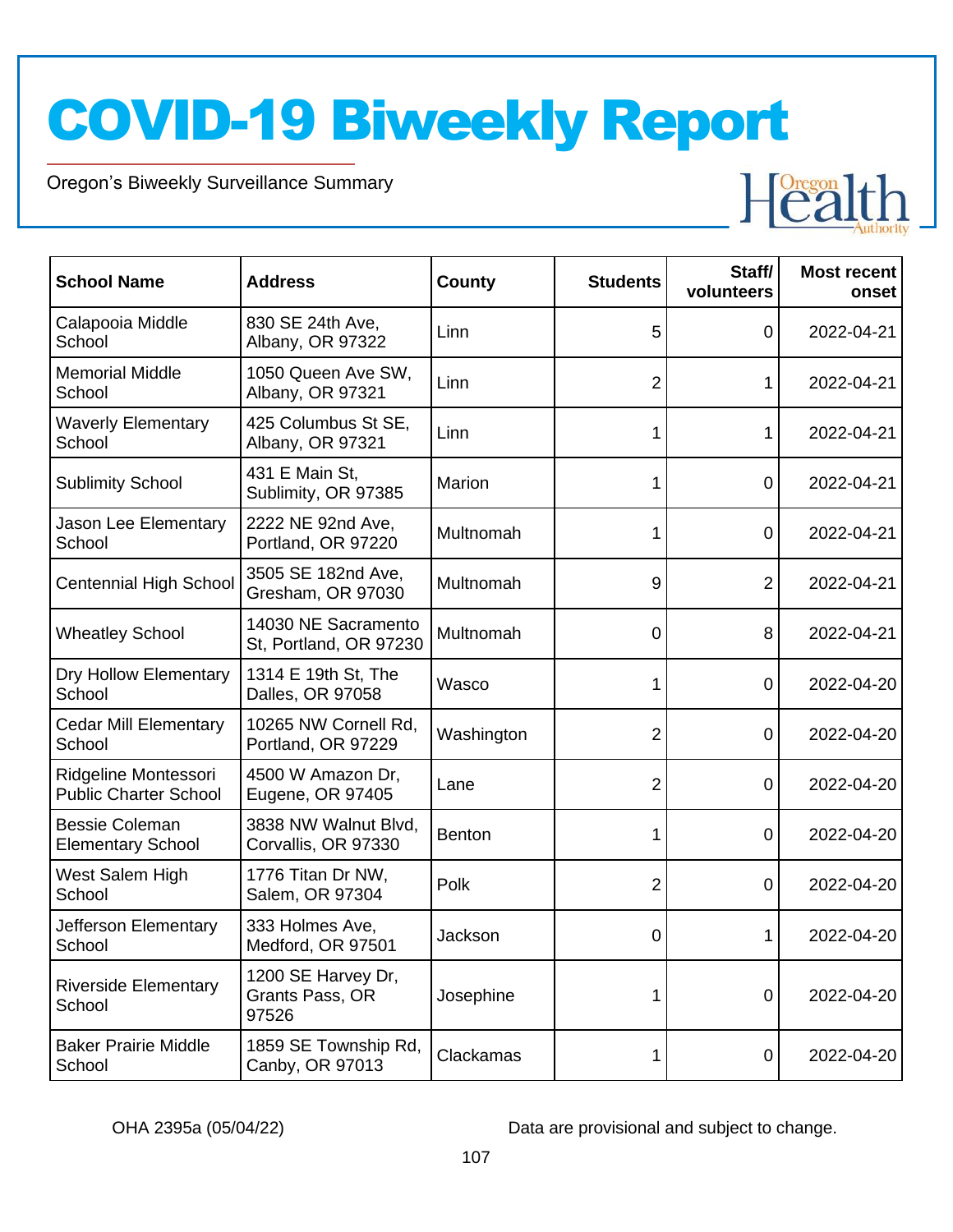Oregon's Biweekly Surveillance Summary

Novel Coronavirus (COVID-19)



| <b>School Name</b>                                 | <b>Address</b>                                      | <b>County</b> | <b>Students</b> | Staff/<br>volunteers | <b>Most recent</b><br>onset |
|----------------------------------------------------|-----------------------------------------------------|---------------|-----------------|----------------------|-----------------------------|
| St. Agatha                                         | 7960 SE 15th Ave,<br>Portland, OR 97202             | Multnomah     | $\overline{2}$  | 0                    | 2022-04-20                  |
| Franklin High School                               | 5405 SE Woodward St.<br>Portland, OR 97206          | Multnomah     | 1               | 0                    | 2022-04-20                  |
| <b>Central High School</b>                         | 1530 Monmouth St,<br>Independence, OR<br>97351      | Polk          | 5               | 0                    | 2022-04-19                  |
| <b>Holcomb Elementary</b><br>School                | 14625 S Holcomb Blvd,<br>Oregon City, OR 97045      | Clackamas     | 1               | 0                    | 2022-04-19                  |
| <b>Farmington View</b><br><b>Elementary School</b> | 8300 SW Hillsboro<br>Hwy, Hillsboro, OR<br>97123    | Washington    | 4               |                      | 2022-04-19                  |
| Conestoga Middle<br>School                         | 12250 SW Conestoga<br>Dr, Beaverton, OR<br>97008    | Washington    | 15              | 0                    | 2022-04-19                  |
| Scappoose High<br>School                           | 33700 SE High School<br>Way, Scappoose, OR<br>97056 | Columbia      | 8               | 1                    | 2022-04-19                  |
| <b>Lincoln Elementary</b><br>School                | 110 SE Alexander Ave,<br>Corvallis, OR 97333        | <b>Benton</b> | $\overline{2}$  | 0                    | 2022-04-19                  |
| <b>Helman Elementary</b>                           | 705 Helman St.<br>Ashland, OR 97520                 | Jackson       | 14              | 3                    | 2022-04-19                  |
| <b>Wildcat Elementary</b><br>School                | 2701 NW Satinwood,<br>Corvallis, OR 97330           | <b>Benton</b> | 1               | 0                    | 2022-04-19                  |
| North Middle School                                | 1725 NW Highland<br>Ave, Grants Pass, OR<br>97526   | Josephine     | $\overline{2}$  | 1                    | 2022-04-19                  |
| Grants Pass High<br>School                         | 830 NE 9th St, Grants<br>Pass, OR 97526             | Josephine     | 4               | 0                    | 2022-04-19                  |
| Santiam Junior/Senior<br><b>High School</b>        | 300 SW Cedar St, Mill<br>City, OR 97360             | Linn          | 1               | 0                    | 2022-04-19                  |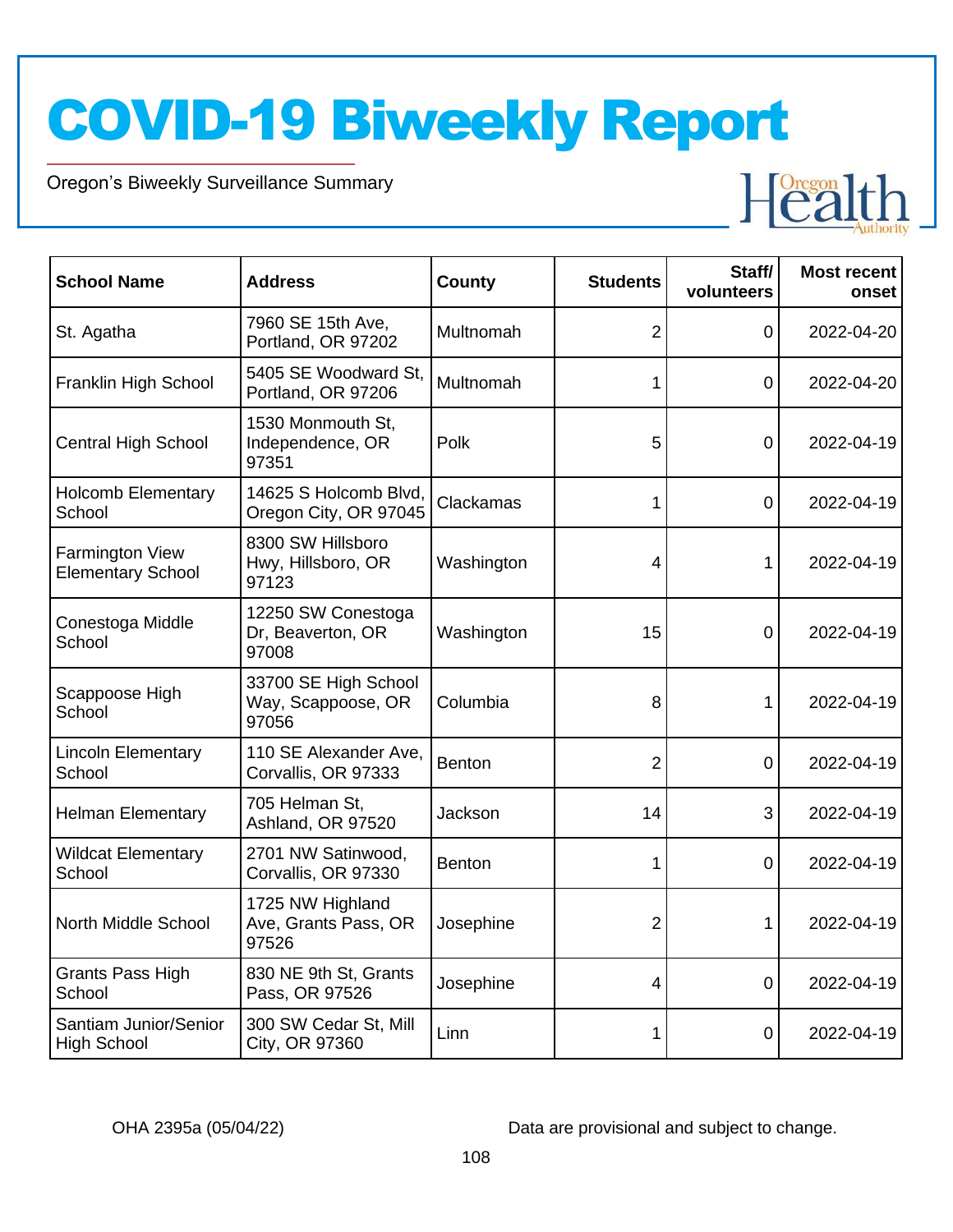Oregon's Biweekly Surveillance Summary

Novel Coronavirus (COVID-19)

Stayton Elementary

**School** 



| <b>Stayton High School</b>                         | 757 W Locust St,<br>Stayton, OR 97383        | <b>Marion</b>    | 2              | 0              | 2022-04-19 |
|----------------------------------------------------|----------------------------------------------|------------------|----------------|----------------|------------|
| Milwaukie High School                              | 2301 SE Willard St,<br>Milwaukie, OR 97222   | Clackamas        |                | 0              | 2022-04-19 |
| <b>Powell Butte</b><br><b>Elementary School</b>    | 3615 SE 174th St,<br>Portland, OR 97236      | Multnomah        | 0              | $\overline{2}$ | 2022-04-19 |
| Lyle Elementary<br>School                          | 185 SW Levens St.<br>Dallas, OR 97338        | Polk             | 2              | 0              | 2022-04-19 |
| Oakdale Heights<br><b>Elementary School</b>        | 1375 SW Maple St,<br>Dallas, OR 97338        | Polk             | 3              | 0              | 2022-04-19 |
| Monmouth Elementary<br>School                      | 958 E Church St,<br>Monmouth, OR 97361       | Polk             | 6              | $\overline{0}$ | 2022-04-19 |
| <b>Beverly Cleary School</b>                       | 1915 NE 33rd Ave,<br>Portland, OR 97212      | Multnomah        | 6              | 0              | 2022-04-19 |
| <b>Rock Creek</b><br><b>Elementary School</b>      | 4125 NW 185th Ave,<br>Portland, OR 97229     | Washington       | 4              | $\Omega$       | 2022-04-18 |
| Evergreen Middle<br>School                         | 456 NW Evergreen Rd,<br>Hillsboro, OR 97124  | Washington       |                | 0              | 2022-04-18 |
| <b>Sisters Elementary</b><br>School                | 611 E Cascade,<br>Sisters, OR 97759          | <b>Deschutes</b> |                | $\overline{0}$ | 2022-04-18 |
| <b>Scholls Heights</b><br><b>Elementary School</b> | 16400 SW Loon Dr,<br>Beaverton, OR 97007     | Washington       | $\overline{2}$ | 0              | 2022-04-18 |
| <b>Garfield Elementary</b><br>School               | 1205 NW Garfield Ave,<br>Corvallis, OR 97330 | <b>Benton</b>    |                | 0              | 2022-04-18 |
| Armadillo Technical<br>Institute                   | 106 Rose St, Phoenix,<br>OR 97535            | Jackson          |                | $\overline{0}$ | 2022-04-18 |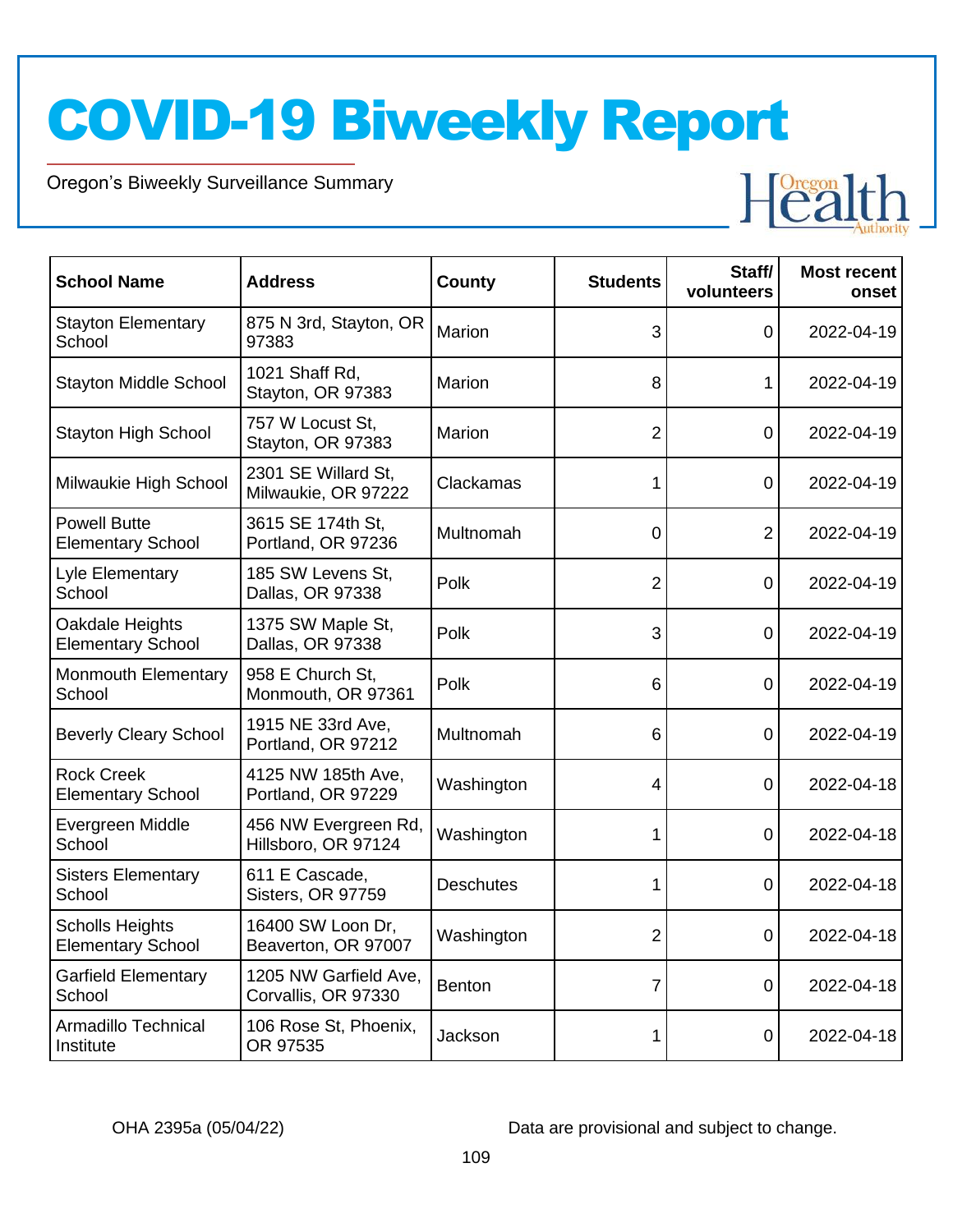Oregon's Biweekly Surveillance Summary

Novel Coronavirus (COVID-19)



| <b>School Name</b>                     | <b>Address</b>                                       | <b>County</b> | <b>Students</b> | Staff/<br>volunteers | <b>Most recent</b><br>onset |
|----------------------------------------|------------------------------------------------------|---------------|-----------------|----------------------|-----------------------------|
| Phoenix High School                    | 745 N Rose St,<br>Phoenix, OR 97535                  | Jackson       | 5               | 0                    | 2022-04-18                  |
| <b>Bellview Elementary</b><br>School   | 1070 Tolman Creek<br>Rd, Ashland, OR<br>97520        | Jackson       | 1               | $\mathbf 0$          | 2022-04-18                  |
| <b>Walker Elementary</b><br>School     | 364 Walker Ave,<br>Ashland, OR 97520                 | Jackson       | 1               | 0                    | 2022-04-18                  |
| <b>Ashland High School</b>             | 201 S Mountain Ave,<br>Ashland, OR 97520             | Jackson       | $\overline{2}$  | 1                    | 2022-04-18                  |
| <b>Table Rock Elementary</b><br>School | 2830 Maple Ct, White<br>City, OR 97503               | Jackson       | $\mathbf 0$     | 1                    | 2022-04-18                  |
| Eagle Point High<br>School             | 203 N Platt Ave, Eagle<br>Point, OR 97524            | Jackson       | 0               | $\overline{2}$       | 2022-04-18                  |
| <b>Community Roots</b><br>School       | 229 Eureka Ave,<br>Silverton, OR 97381               | Marion        | 7               | $\overline{2}$       | 2022-04-18                  |
| West Hills Montessori                  | 4920 SW Vermont St,<br>Portland, OR 97219            | Multnomah     | $\overline{0}$  | 2                    | 2022-04-18                  |
| Lakeridge Middle<br>School             | 4700 Jean Rd, Lake<br>Oswego, OR 97035               | Clackamas     | 5               | 0                    | 2022-04-18                  |
| Lake Oswego High<br>School             | 2501 SW Country Club<br>Rd, Lake Oswego, OR<br>97034 | Clackamas     | 1               | 1                    | 2022-04-18                  |
| Lakeridge High School                  | 1235 Overlook Dr,<br>Lake Oswego, OR<br>97034        | Clackamas     | 1               | $\mathbf 0$          | 2022-04-18                  |
| <b>McKinley Elementary</b><br>School   | 466 McGilchrist St SE,<br>Salem, OR 97302            | Marion        | $\overline{2}$  | 0                    | 2022-04-18                  |
| <b>McNary High School</b>              | 595 Chemawa Rd N,<br>Keizer, OR 97303                | <b>Marion</b> | 3               | 0                    | 2022-04-18                  |
| <b>Bridlemile Elementary</b><br>School | 4300 SW 47th Dr,<br>Portland, OR 97221               | Multnomah     | 1               | 0                    | 2022-04-18                  |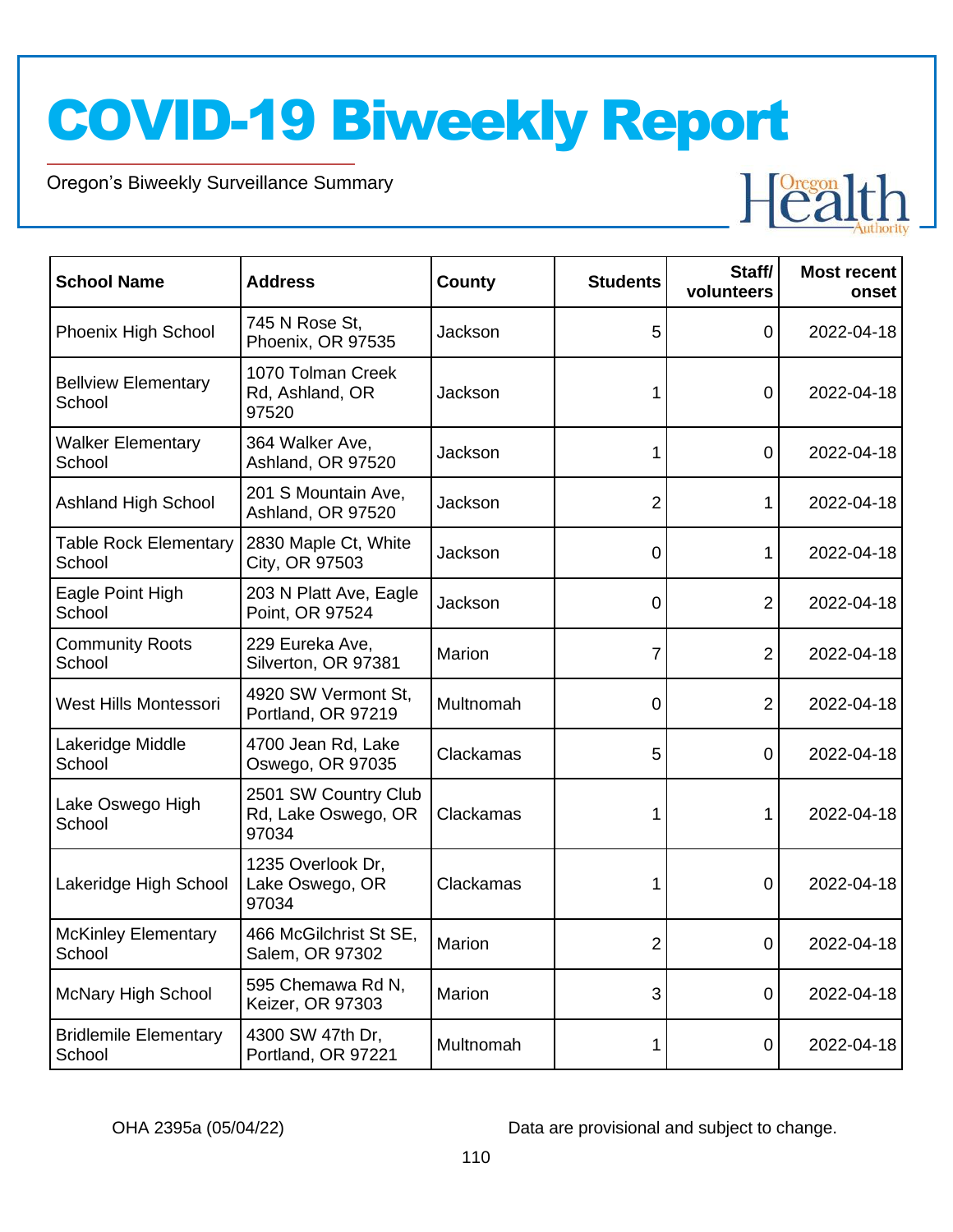Oregon's Biweekly Surveillance Summary

Novel Coronavirus (COVID-19)



| <b>School Name</b>                                    | <b>Address</b>                                      | County           | <b>Students</b> | Staff/<br>volunteers | <b>Most recent</b><br>onset |
|-------------------------------------------------------|-----------------------------------------------------|------------------|-----------------|----------------------|-----------------------------|
| Parkrose High School                                  | 12003 NE Shaver St,<br>Portland, OR 97220           | Multnomah        | 6               | $\mathbf 0$          | 2022-04-18                  |
| <b>Liberty Elementary</b><br>School                   | 1700 9th St, Tillamook,<br>OR 97141                 | Tillamook        | 2               | 0                    | 2022-04-17                  |
| <b>Whitford Middle School</b>                         | 7935 SW Scholls Ferry<br>Rd, Beaverton, OR<br>97008 | Washington       | 1               | 0                    | 2022-04-17                  |
| <b>Sisters High School</b>                            | 1700 W McKinney<br>Butte Rd, Sisters, OR<br>97759   | <b>Deschutes</b> | 0               |                      | 2022-04-17                  |
| <b>Timber Ridge School</b>                            | 373 Timber Ridge St<br>NE, Albany, OR 97322         | Linn             | 2               | 1                    | 2022-04-17                  |
| Linwood<br>Elementary/Sojourner<br>School             | 11909 SE Linwood<br>Ave, Milwaukie, OR<br>97222     | Clackamas        | 1               | $\overline{0}$       | 2022-04-17                  |
| <b>French American</b><br><b>International School</b> | 8500 NW Johnson St,<br>Portland, OR 97229           | Multnomah        | 3               | 0                    | 2022-04-17                  |
| Sato Elementary<br>School                             | 7775 NW Kaiser Rd,<br>Portland, OR 97229            | Washington       | 3               | 0                    | 2022-04-17                  |
| <b>River Grove</b><br>Elementary                      | 5850 SW McEwan Rd,<br>Lake Oswego, OR<br>97035      | Clackamas        | 1               | 0                    | 2022-04-17                  |
| Lafayette Elementary<br>School                        | 3122 Madison St SE,<br>Albany, OR 97322             | Linn             | 7               |                      | 2022-04-17                  |
| <b>Sunrise Elementary</b><br>School                   | 730 19th Ave SE,<br>Albany, OR 97322                | Linn             | 2               | $\Omega$             | 2022-04-17                  |
| <b>Richmond Elementary</b><br>School                  | 2276 SE 41st Ave,<br>Portland, OR 97214             | Multnomah        | 3               | 1                    | 2022-04-17                  |
| Lane Middle School                                    | 7200 SE 60th Ave,<br>Portland, OR 97206             | Multnomah        | 1               | $\mathbf 0$          | 2022-04-17                  |
| North Lake School                                     | 57566 Fort Rock Rd,<br>Silver Lake, OR 97638        | Lake             | 0               | 1                    | 2022-04-16                  |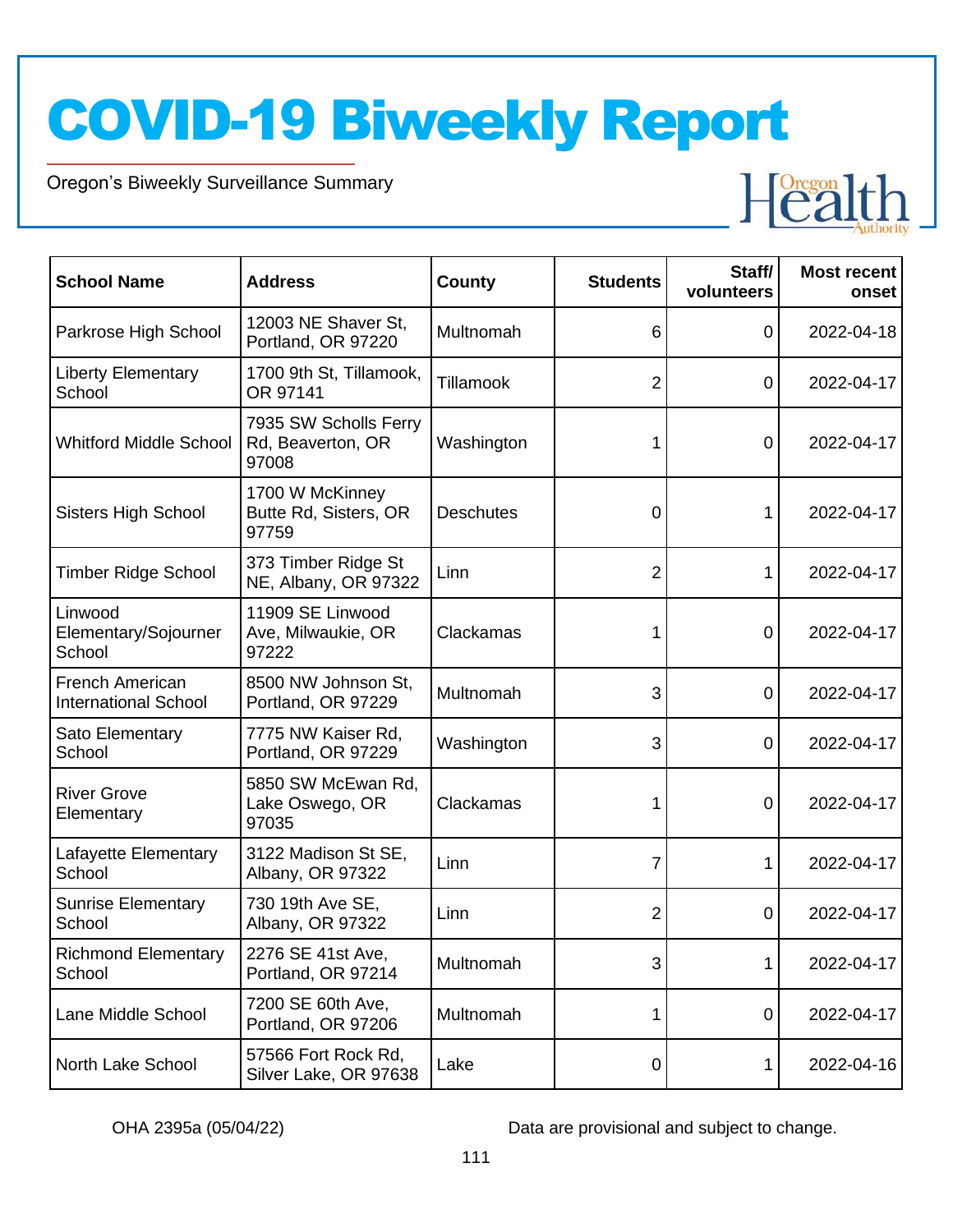Oregon's Biweekly Surveillance Summary

Novel Coronavirus (COVID-19)



| <b>School Name</b>                                            | <b>Address</b>                                     | County        | <b>Students</b> | Staff/<br>volunteers | <b>Most recent</b><br>onset |
|---------------------------------------------------------------|----------------------------------------------------|---------------|-----------------|----------------------|-----------------------------|
| Monroe Grade School                                           | 600 Dragon Dr,<br>Monroe, OR 97456                 | <b>Benton</b> | 1               | $\overline{0}$       | 2022-04-16                  |
| <b>Willamette Primary</b>                                     | 1403 12th St, West<br>Linn, OR 97068               | Clackamas     | 0               |                      | 2022-04-16                  |
| <b>White Mountain Middle</b><br>School                        | 550 Wilson Way, White<br>City, OR 97503            | Jackson       | 0               |                      | 2022-04-16                  |
| North Medford High<br>School                                  | 1900 N Keene Way Dr,<br>Medford, OR 97504          | Jackson       | 1               | $\mathbf 0$          | 2022-04-16                  |
| <b>Mark Twain</b><br><b>Elementary School</b>                 | 425 Church St,<br>Silverton, OR 97381              | Marion        |                 | $\mathbf 0$          | 2022-04-16                  |
| <b>Whiteaker Middle</b><br>School                             | 1605 Lockhaven Dr<br>NE, Keizer, OR 97303          | Marion        | 0               |                      | 2022-04-16                  |
| Adrienne C. Nelson<br><b>High School</b>                      | 14897 SE Parklane Dr,<br>Happy Valley, OR<br>97015 | Clackamas     | 1               | 0                    | 2022-04-16                  |
| <b>Butternut Creek</b><br><b>Elementary School</b>            | 20395 SW Florence St.<br>Aloha, OR 97078           | Washington    | 3               | $\mathbf{0}$         | 2022-04-15                  |
| Riverdale High School                                         | 9727 SW Terwilliger<br>Blvd, Portland, OR<br>97219 | Multnomah     |                 | $\mathbf 0$          | 2022-04-15                  |
| Sabin-Schellenberg<br><b>Professional Technical</b><br>Center | 14211 SE Johnson Rd,<br>Milwaukie, OR 97267        | Clackamas     | 0               |                      | 2022-04-15                  |
| St. Mary's Academy                                            | 1615 SW 5th Ave,<br>Portland, OR 97201             | Multnomah     | 1               | $\mathbf 0$          | 2022-04-15                  |
| Parkrose Middle<br>School                                     | 11800 NE Shaver St,<br>Portland, OR 97220          | Multnomah     | 5               | 2                    | 2022-04-15                  |
| <b>Sweetbriar Elementary</b><br>School                        | 501 SE Sweetbriar Ln,<br>Troutdale, OR 97060       | Multnomah     | 3               | $\mathbf 0$          | 2022-04-15                  |
| <b>Cherry Park</b><br><b>Elementary School</b>                | 1930 SE 104th Ave,<br>Portland, OR 97216           | Multnomah     | 0               | 1                    | 2022-04-15                  |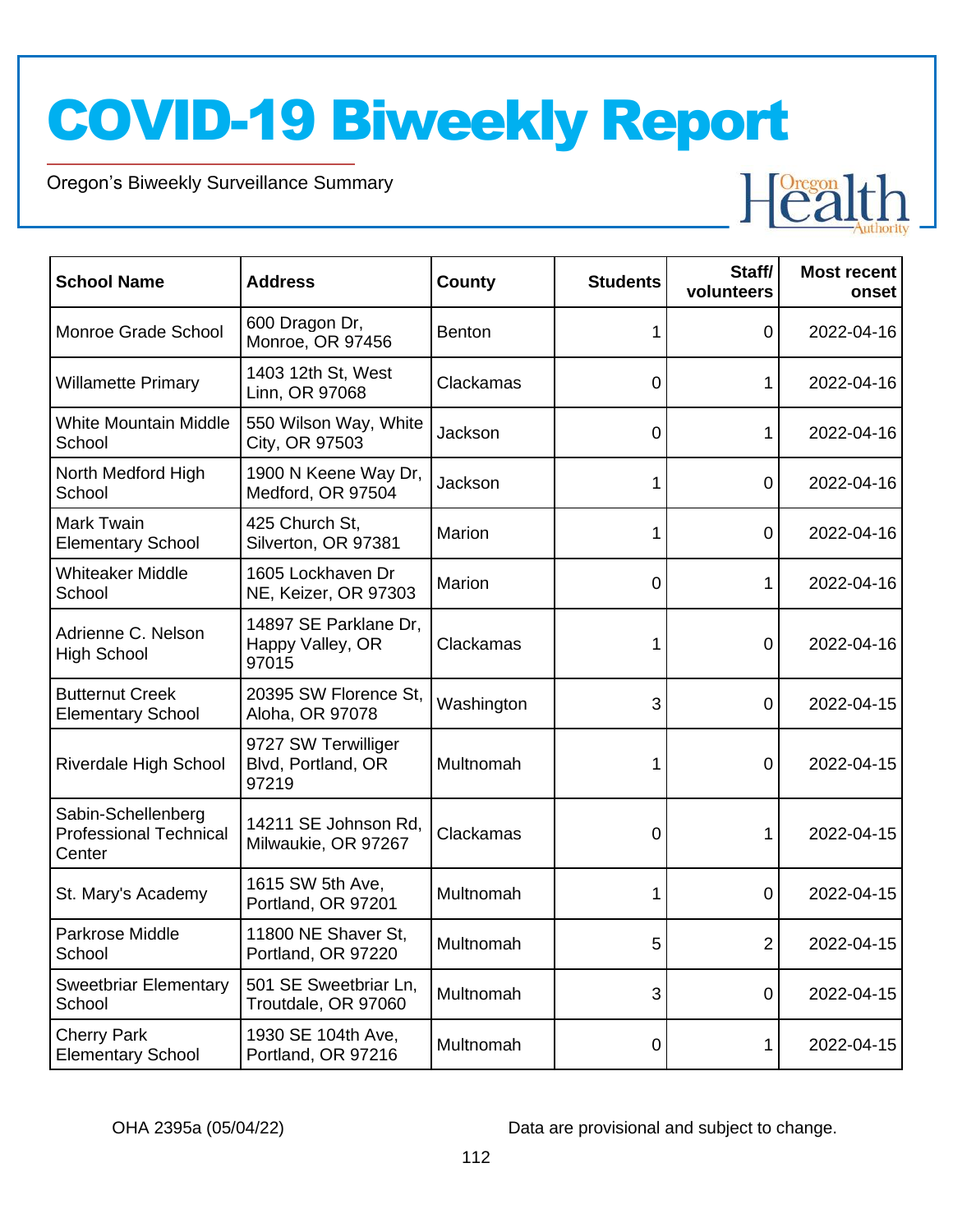Oregon's Biweekly Surveillance Summary

Novel Coronavirus (COVID-19)



| <b>School Name</b>                                                  | <b>Address</b>                                      | <b>County</b>    | <b>Students</b> | Staff/<br>volunteers | <b>Most recent</b><br>onset |
|---------------------------------------------------------------------|-----------------------------------------------------|------------------|-----------------|----------------------|-----------------------------|
| <b>Meadow View School</b>                                           | 1855 Legacy St,<br>Eugene, OR 97402                 | Lane             | 1               | 0                    | 2022-04-14                  |
| <b>Adams Elementary</b>                                             | 1615 SW 35th St,<br>Corvallis, OR 97333             | <b>Benton</b>    | 2               | 0                    | 2022-04-14                  |
| <b>Green Elementary</b><br>School                                   | 4498 Carnes Rd,<br>Roseburg, OR 97471               | Douglas          | 1               | 0                    | 2022-04-14                  |
| <b>Athey Creek Middle</b><br>School                                 | 2900 SW Borland Rd,<br>Tualatin, OR 97062           | Clackamas        | 0               | 2                    | 2022-04-14                  |
| <b>Alder Creek Middle</b><br>School                                 | 13801 SE Webster Rd,<br>Milwaukie, OR 97267         | Clackamas        | $\overline{2}$  | $\mathbf 0$          | 2022-04-14                  |
| <b>Hillside Elementary</b><br>School                                | 185 E Main St, Eagle<br>Point, OR 97524             | Jackson          | $\overline{0}$  | 1                    | 2022-04-14                  |
| <b>Highland Elementary</b><br>School                                | 1845 NW Highland<br>Ave, Grants Pass, OR<br>97526   | Josephine        | 2               | 0                    | 2022-04-14                  |
| Le Monde French<br><b>Immersion Public</b><br><b>Charter School</b> | 2044 E Burnside St,<br>Portland, OR 97214           | Multnomah        | 5               | 0                    | 2022-04-14                  |
| Silverton High School                                               | 1456 Pine St, Silverton,<br>OR 97381                | Marion           | 2               | 1                    | 2022-04-14                  |
| Maplewood Elementary<br>School                                      | 7452 SW 52nd Ave,<br>Portland, OR 97219             | Multnomah        | 5               | 1                    | 2022-04-14                  |
| <b>Cleveland High School</b>                                        | 3400 SE 26th Ave,<br>Portland, OR 97202             | Multnomah        | 1               | 0                    | 2022-04-14                  |
| <b>West Powellhurst</b><br><b>Elementary School</b>                 | 2921 SE 116th Ave,<br>Portland, OR 97266            | Multnomah        | 3               | 1                    | 2022-04-14                  |
| <b>Holy Family Catholic</b><br>School                               | 7425 SE Cesar Chavez<br>Blvd, Portland, OR<br>97202 | Multnomah        | 1               | 1                    | 2022-04-14                  |
| <b>East Elementary</b><br>School                                    | 3905 Alder Ln,<br>Tillamook, OR 97141               | <b>Tillamook</b> | $\overline{2}$  | 0                    | 2022-04-13                  |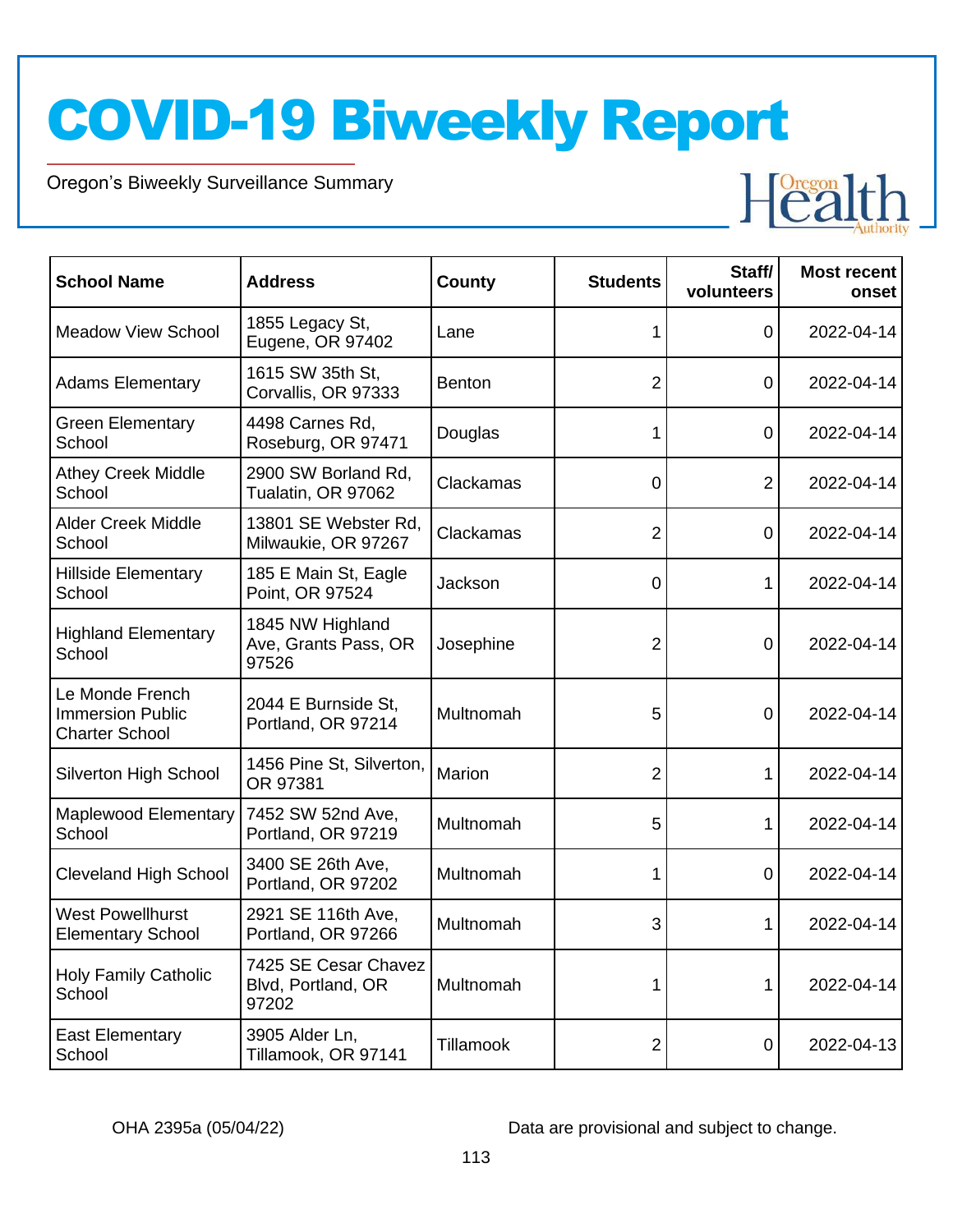Oregon's Biweekly Surveillance Summary

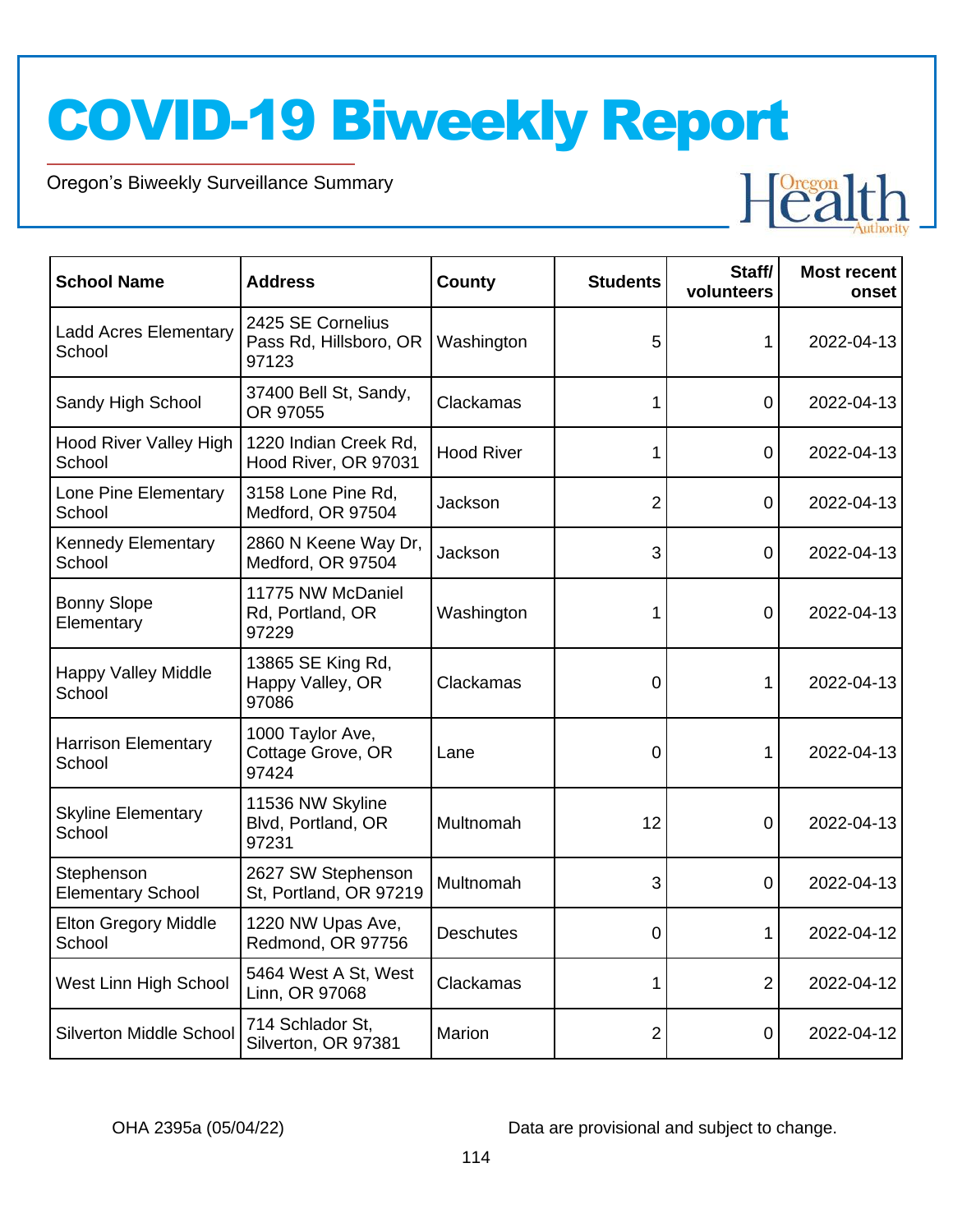Oregon's Biweekly Surveillance Summary

Novel Coronavirus (COVID-19)



| <b>School Name</b>                             | <b>Address</b>                                        | County        | <b>Students</b> | Staff/<br>volunteers | <b>Most recent</b><br>onset |
|------------------------------------------------|-------------------------------------------------------|---------------|-----------------|----------------------|-----------------------------|
| <b>Pratum Elementary</b><br>School             | 8995 Sunnyview Rd<br>NE, Salem, OR 97305              | Marion        | 1               | 0                    | 2022-04-12                  |
| <b>Robert Gray Middle</b><br>School            | 5505 SW 23rd Ave,<br>Portland, OR 97239               | Multnomah     | $\overline{2}$  | 0                    | 2022-04-12                  |
| <b>French Prairie Middle</b><br>School         | 1025 N Boones Ferry<br>Rd, Woodburn, OR<br>97071      | <b>Marion</b> | 0               |                      | 2022-04-11                  |
| <b>Linus Pauling Middle</b><br>School          | 1111 NW Cleveland<br>Ave, Corvallis, OR<br>97330      | <b>Benton</b> | 1               | 0                    | 2022-04-11                  |
| <b>Awbrey Park</b><br><b>Elementary School</b> | 158 Spring Creek Dr,<br>Eugene, OR 97404              | Lane          | $\mathbf 0$     | 1                    | 2022-04-11                  |
| <b>Hallinan Elementary</b><br>School           | 16800 Hawthorne Dr,<br>Lake Oswego, OR<br>97034       | Clackamas     | $\overline{2}$  | 0                    | 2022-04-11                  |
| North Albany<br><b>Elementary School</b>       | 815 Thornton Lake Dr<br>NW, Albany, OR 97321          | <b>Benton</b> | 5               | 0                    | 2022-04-11                  |
| Oak Elementary                                 | 3610 Oak St SE,<br>Albany, OR 97322                   | Linn          | $\overline{2}$  | 0                    | 2022-04-11                  |
| <b>Woodstock Elementary</b><br>School          | 5601 SE 50th Ave,<br>Portland, OR 97206               | Multnomah     | 1               | 0                    | 2022-04-11                  |
| <b>West Orient Middle</b><br>School            | 29805 SE Orient Dr,<br>Gresham, OR 97080              | Multnomah     | 1               | 0                    | 2022-04-11                  |
| <b>Beavercreek</b><br><b>Elementary School</b> | 21944 S Yeoman Rd,<br>Beavercreek, OR<br>97004        | Clackamas     | 1               | 0                    | 2022-04-10                  |
| Parkside Elementary                            | 735 SW Wagner<br>Meadows Dr, Grants<br>Pass, OR 97526 | Josephine     | 1               | $\mathbf 0$          | 2022-04-10                  |
| <b>Manzanita Elementary</b>                    | 310 San Francisco St,<br>Grants Pass, OR<br>97526     | Josephine     | 1               | 0                    | 2022-04-10                  |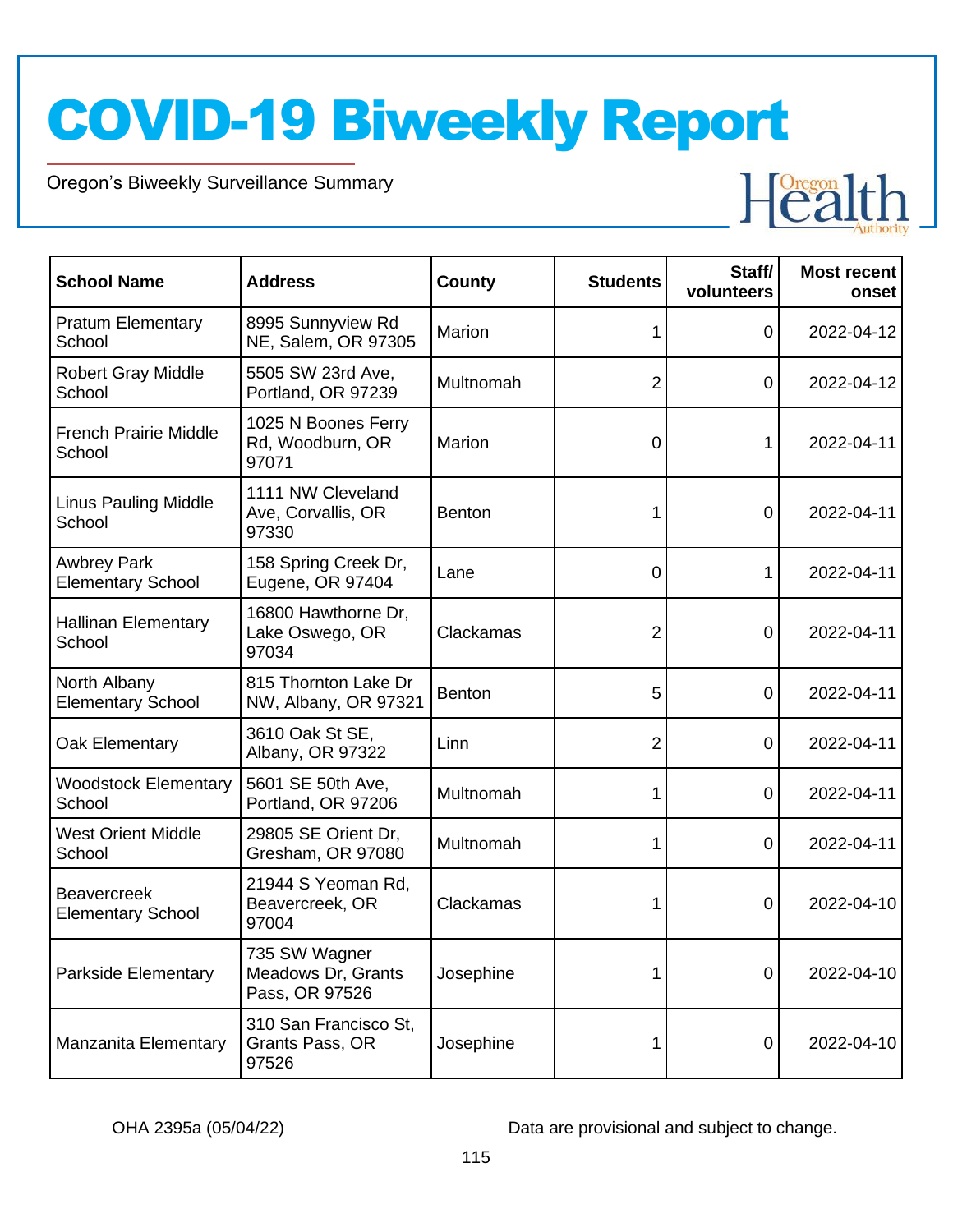Oregon's Biweekly Surveillance Summary

Novel Coronavirus (COVID-19)



| <b>School Name</b>                              | <b>Address</b>                                        | <b>County</b>    | <b>Students</b> | Staff/<br>volunteers | <b>Most recent</b><br>onset |
|-------------------------------------------------|-------------------------------------------------------|------------------|-----------------|----------------------|-----------------------------|
| <b>Gresham Arthur</b><br>Academy                | 1890 NE Cleveland<br>Ave, Gresham, OR<br>97030        | Multnomah        | 3               | 0                    | 2022-04-10                  |
| La Salle Catholic<br><b>College Preparatory</b> | 11999 SE Fuller Rd,<br>Milwaukie, OR 97222            | Clackamas        | 1               | $\overline{0}$       | 2022-04-10                  |
| <b>Kids Unlimited</b><br>Academy                | 821 N Riverside Ave,<br>Medford, OR 97501             | Jackson          | $\overline{0}$  | 1                    | 2022-04-10                  |
| <b>Pioneer Elementary</b><br>School             | 4744 Pioneer Rd.<br>Ontario, OR 97914                 | Malheur          | 1               | 0                    | 2022-04-10                  |
| Nestucca Valley<br><b>Elementary School</b>     | 36925 Hwy 101 S,<br>Cloverdale, OR 97112              | Tillamook        | $\overline{2}$  | $\overline{0}$       | 2022-04-09                  |
| Nancy Ryles<br><b>Elementary School</b>         | 10250 SW Cormorant<br>Dr, Beaverton, OR<br>97007      | Washington       | $\overline{2}$  | 0                    | 2022-04-09                  |
| <b>Boeckman Creek</b><br>Primary                | 6700 SW Wilsonville<br>Road, Wilsonville, OR<br>97070 | Clackamas        | 1               | 0                    | 2022-04-09                  |
| Lake Oswego Junior<br><b>High School</b>        | 2500 Country Club Rd,<br>Lake Oswego, OR<br>97034     | Clackamas        | $\overline{2}$  | 0                    | 2022-04-09                  |
| Brookings-Harbor High<br>School                 | 625 Pioneer Rd,<br>Brookings, OR 97415                | Curry            | 1               | 0                    | 2022-04-08                  |
| Summit High School                              | 2855 NW Clearwater<br>Dr, Bend, OR 97703              | <b>Deschutes</b> | 1               | $\overline{0}$       | 2022-04-08                  |
| <b>High Lakes Elementary</b>                    | 2500 NW High Lakes<br>Lp, Bend, OR 97701              | <b>Deschutes</b> | 1               | $\mathbf 0$          | 2022-04-08                  |
| Abernethy                                       | 2421 SE Orange Ave,<br>Portland, OR 97214             | Multnomah        | 1               | $\mathbf 0$          | 2022-04-08                  |
| <b>Gardiner Middle School</b>                   | 205 Williams St,<br>Oregon City, OR 97045             | Clackamas        | 4               | 1                    | 2022-04-07                  |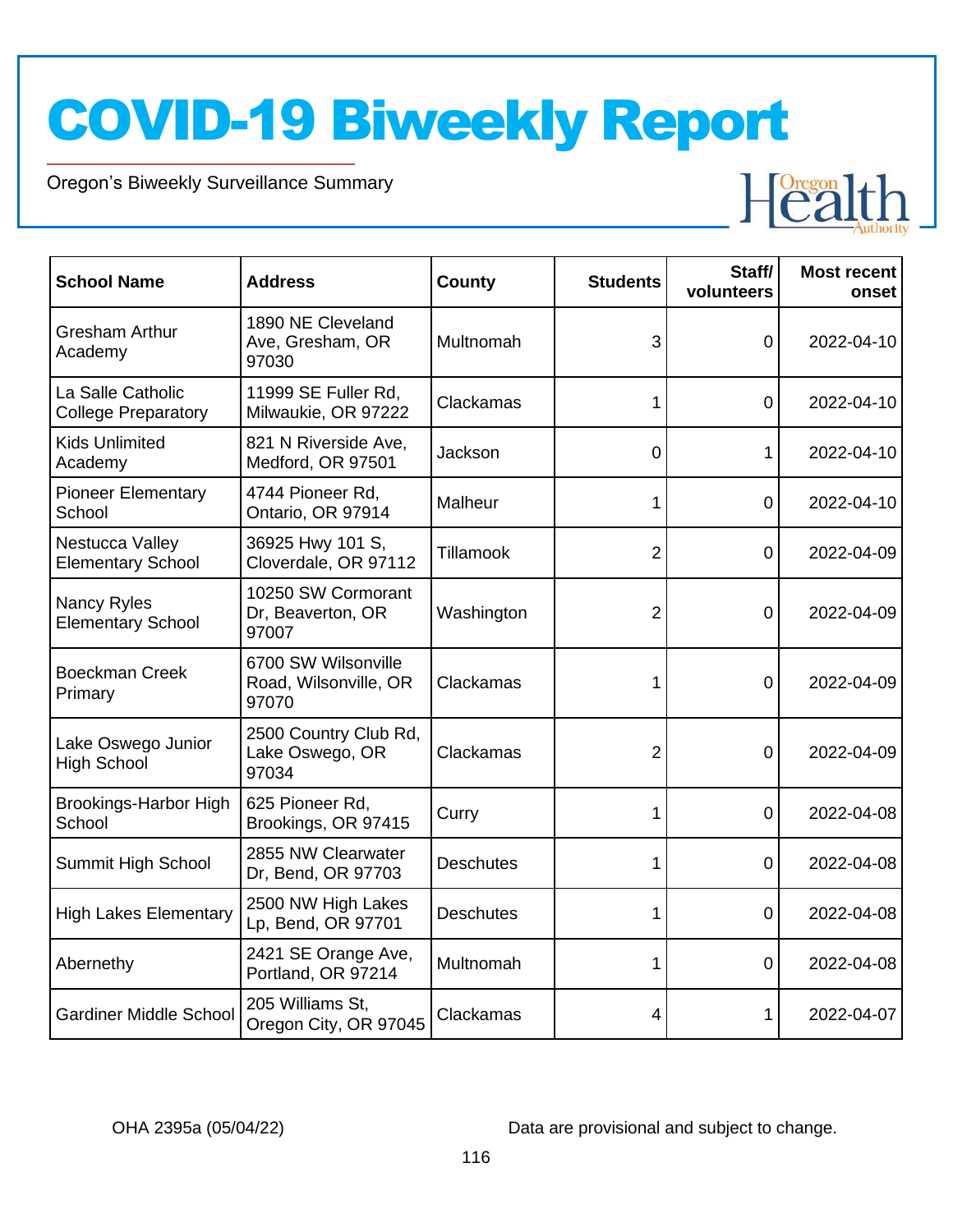Oregon's Biweekly Surveillance Summary

Novel Coronavirus (COVID-19)



| <b>School Name</b>                     | <b>Address</b>                                 | County        | <b>Students</b> | Staff/<br>volunteers | Most recent<br>onset |
|----------------------------------------|------------------------------------------------|---------------|-----------------|----------------------|----------------------|
| Happy Valley<br>Elementary             | 13865 SE King Rd,<br>Happy Valley, OR<br>97086 | Clackamas     | 0               |                      | 2022-04-07           |
| McKay High School                      | 2440 Lancaster Dr NE,<br>Salem, OR 97305       | Marion        |                 | 0                    | 2022-04-07           |
| Independence<br>Elementary             | 150 S 4th St,<br>Independence, OR<br>97351     | Polk          |                 | 0                    | 2022-04-07           |
| Candy Lane<br><b>Elementary School</b> | 5901 SE Hull Ave,<br>Milwaukie, OR 97267       | Clackamas     |                 | 0                    | 2022-04-06           |
| Aloha-Huber Park<br>School             | 5000 SW 173rd Ave,<br>Beaverton, OR 97078      | Washington    | 0               |                      | 2022-04-06           |
| <b>Chehalem Elementary</b><br>School   | 15555 SW Davis Rd,<br>Beaverton, OR 97007      | Washington    | 0               |                      | 2022-04-06           |
| College Hill                           | 510 NW 31st St,<br>Corvallis, OR 97330         | <b>Benton</b> |                 | 0                    | 2022-04-06           |
| Sam Barlow High<br>School              | 5105 SE 302nd Ave,<br>Gresham, OR 97080        | Multnomah     |                 |                      | 2022-04-06           |

#### **Table 8. Active school outbreaks**

*Schools reporting active COVID-19 outbreaks (n=88)*

| <b>School Name</b>                                | <b>Address</b>                             | County     | <b>Total Cases</b> | Most recent<br>onset |
|---------------------------------------------------|--------------------------------------------|------------|--------------------|----------------------|
| <b>Bethany Elementary</b><br>School, 1            | 3305 NW 174th Ave,<br>Beaverton, OR 97006  | Washington | 5                  | 2022-04-30           |
| <b>West Tualatin View</b><br>Elementary School, 2 | 8800 SW Leahy Rd,<br>Portland, OR 97225    | Washington |                    | 2022-04-30           |
| <b>Findley Elementary</b><br>School               | 4155 NW Saltzman Rd,<br>Portland, OR 97229 | Washington | 5                  | 2022-04-29           |
| <b>Bethany Elementary</b><br>School, 2            | 3305 NW 174th Ave,<br>Beaverton, OR 97006  | Washington | 4                  | 2022-04-28           |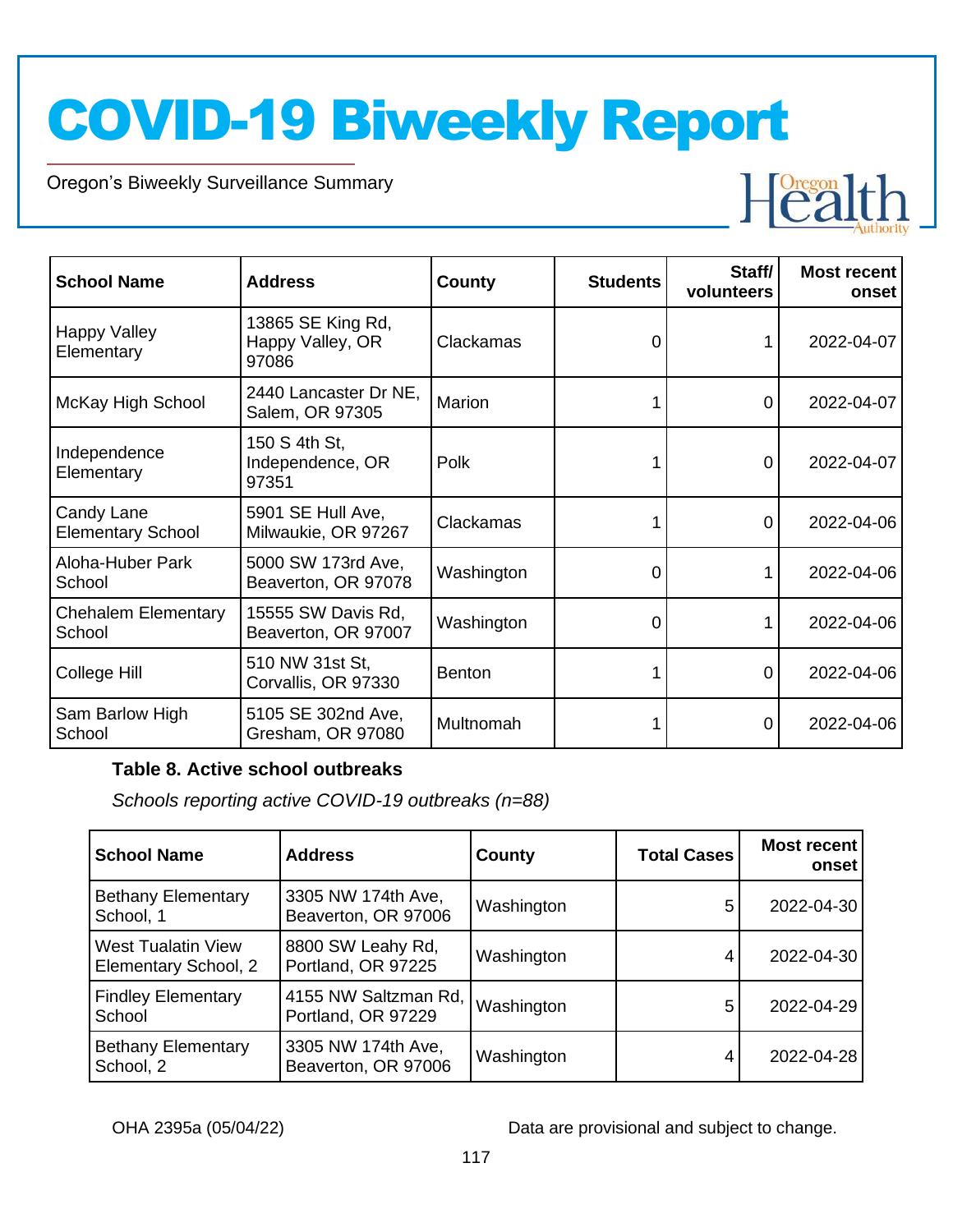Oregon's Biweekly Surveillance Summary

Novel Coronavirus (COVID-19)

| <b>School Name</b>                                                  | <b>Address</b>                                       | County            | <b>Total Cases</b> | <b>Most recent</b><br>onset |
|---------------------------------------------------------------------|------------------------------------------------------|-------------------|--------------------|-----------------------------|
| Clackamas Academy<br>of Industrial Sciences                         | 1306 12th St, Oregon<br>City, OR 97045               | Clackamas         | 8                  | 2022-04-28                  |
| R.A. Brown Middle<br>School                                         | 1505 SE Cornelius<br>Pass Rd, Hillsboro, OR<br>97123 | Washington        | 9                  | 2022-04-28                  |
| Raleigh Park<br><b>Elementary School</b>                            | 3670 SW 78th Ave,<br>Portland, OR 97225              | Washington        | 14                 | 2022-04-27                  |
| Wilsonville High School                                             | 6800 SW Wilsonville<br>Rd, Wilsonville, OR<br>97070  | Clackamas         | 6                  | 2022-04-26                  |
| Mid Valley Elementary<br>School, 2                                  | 3686 Davis Dr, Hood<br><b>River, OR 97031</b>        | <b>Hood River</b> | 3                  | 2022-04-26                  |
| <b>Ridges Elementary</b><br>School, 2                               | 21472 SW Copper<br>Terrace, Sherwood,<br>OR 97140    | Washington        | $\overline{2}$     | 2022-04-26                  |
| <b>Cedarwood Waldorf</b><br>School, 2                               | 3030 SW 2nd Ave,<br>Portland, OR 97201               | Multnomah         | 9                  | 2022-04-26                  |
| <b>Corvallis Waldorf</b><br>School                                  | 3855 NE Hwy 20,<br>Corvallis, OR 97330               | <b>Benton</b>     | 11                 | 2022-04-26                  |
| Mid Valley Elementary<br>School, 1                                  | 3686 Davis Dr, Hood<br><b>River, OR 97031</b>        | <b>Hood River</b> | 6                  | 2022-04-25                  |
| Sunnyside<br><b>Environmental School</b>                            | 3421 SE Salmon St,<br>Portland, OR 97214             | Multnomah         | 3                  | 2022-04-25                  |
| Dr. Martin Luther King<br>Jr. School                                | 4906 NE 6th Ave,<br>Portland, OR 97211               | Multnomah         | 4                  | 2022-04-25                  |
| <b>Hazelbrook Middle</b><br>School                                  | 11300 SW Hazelbrook<br>Rd, Tualatin, OR<br>97062     | Washington        | 9                  | 2022-04-25                  |
| Le Monde French<br><b>Immersion Public</b><br><b>Charter School</b> | 2044 E Burnside St,<br>Portland, OR 97214            | Multnomah         | 5                  | 2022-04-25                  |

OHA 2395a (05/04/22) Data are provisional and subject to change.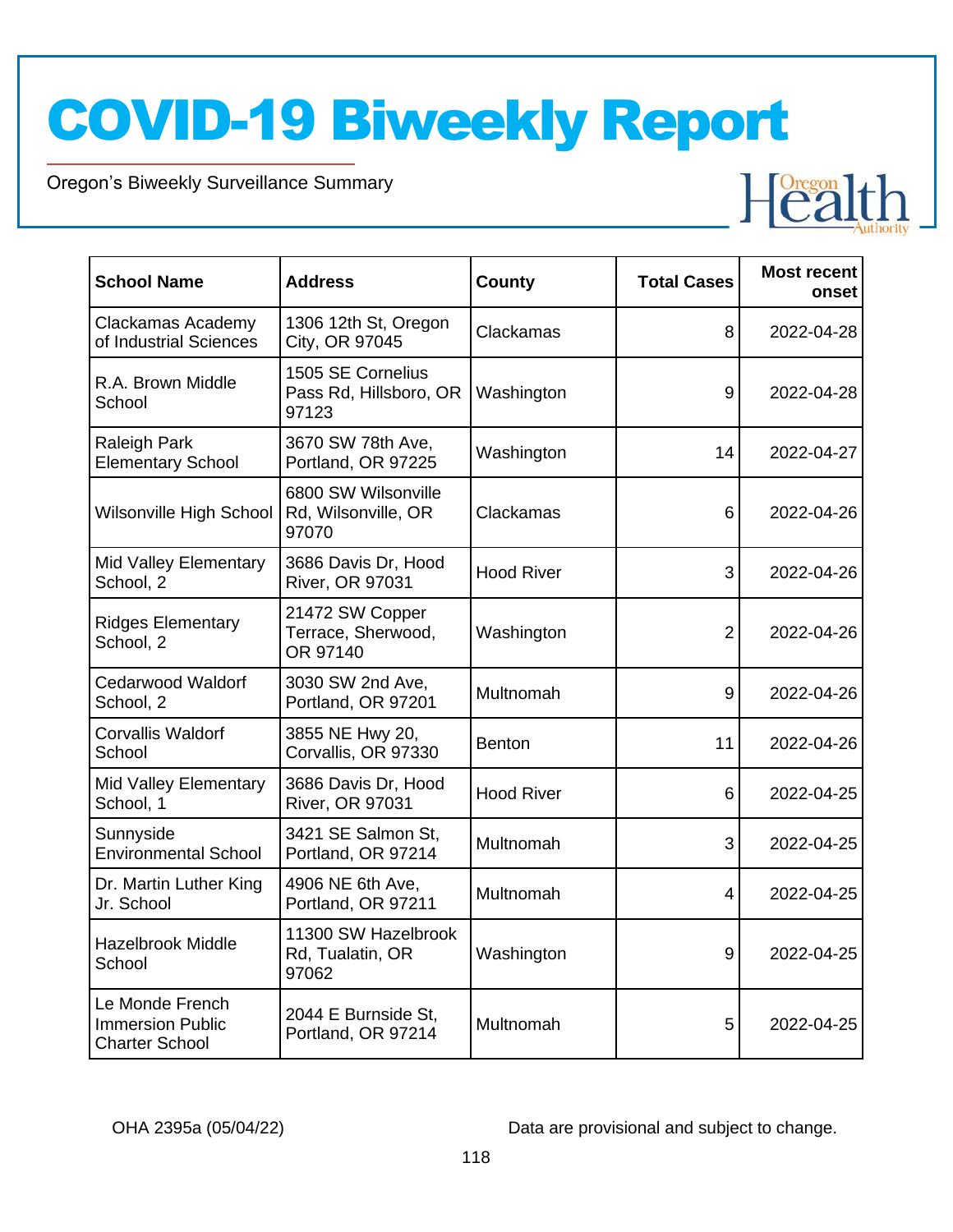Oregon's Biweekly Surveillance Summary

Novel Coronavirus (COVID-19)

| <b>School Name</b>                           | <b>Address</b>                                      | <b>County</b> | <b>Total Cases</b> | <b>Most recent</b><br>onset |
|----------------------------------------------|-----------------------------------------------------|---------------|--------------------|-----------------------------|
| Oak Hills Elementary<br>School, 1            | 2625 NW 153rd Ave,<br>Beaverton, OR 97006           | Washington    | 9                  | 2022-04-24                  |
| <b>Cedarwood Waldorf</b><br>School, 1        | 3030 SW 2nd Ave,<br>Portland, OR 97201              | Multnomah     | 5                  | 2022-04-24                  |
| <b>Rosedale Elementary</b><br>School         | 3901 SE 67th Ave,<br>Beaverton, OR 97078            | Washington    | 5                  | 2022-04-24                  |
| <b>Montclair Elementary</b><br>School        | 7250 S Vermont St.<br>Portland, OR 97223            | Washington    | 3                  | 2022-04-24                  |
| <b>Errol Hassell</b><br>Elementary School, 1 | 18100 SW Bany Rd,<br>Beaverton, OR 97007            | Washington    | 40                 | 2022-04-23                  |
| Oak Hills Elementary<br>School, 2            | 2625 NW 153rd Ave,<br>Beaverton, OR 97006           | Washington    | $\overline{2}$     | 2022-04-23                  |
| Cooper Mountain<br>Elementary School, 2      | 7670 SW 170th Ave,<br>Beaverton, OR 97007           | Washington    | $\overline{2}$     | 2022-04-23                  |
| <b>Errol Hassell</b><br>Elementary School, 2 | 18100 SW Bany Rd,<br>Beaverton, OR 97007            | Washington    | $\overline{7}$     | 2022-04-22                  |
| Northwest Academy                            | 1130 SW Main St.<br>Portland, OR 97205              | Multnomah     | 3                  | 2022-04-22                  |
| <b>Forest Hills Elementary</b><br>School     | 1133 Andrews Rd.<br>Lake Oswego, OR<br>97034        | Clackamas     | $\overline{2}$     | 2022-04-22                  |
| <b>Hayhurst Elementary</b><br>School         | 5037 SW lowa St,<br>Portland, OR 97221              | Multnomah     | 6                  | 2022-04-22                  |
| Scappoose High<br>School                     | 33700 SE High School<br>Way, Scappoose, OR<br>97056 | Columbia      | 9                  | 2022-04-21                  |
| <b>Errol Hassell</b><br>Elementary School, 4 | 18100 SW Bany Rd,<br>Beaverton, OR 97007            | Washington    | 4                  | 2022-04-21                  |
| <b>Gaffney Lane</b><br>Elementary School, 2  | 13521 Gaffney Ln,<br>Oregon City, OR 97045          | Clackamas     | 3                  | 2022-04-21                  |

OHA 2395a (05/04/22) Data are provisional and subject to change.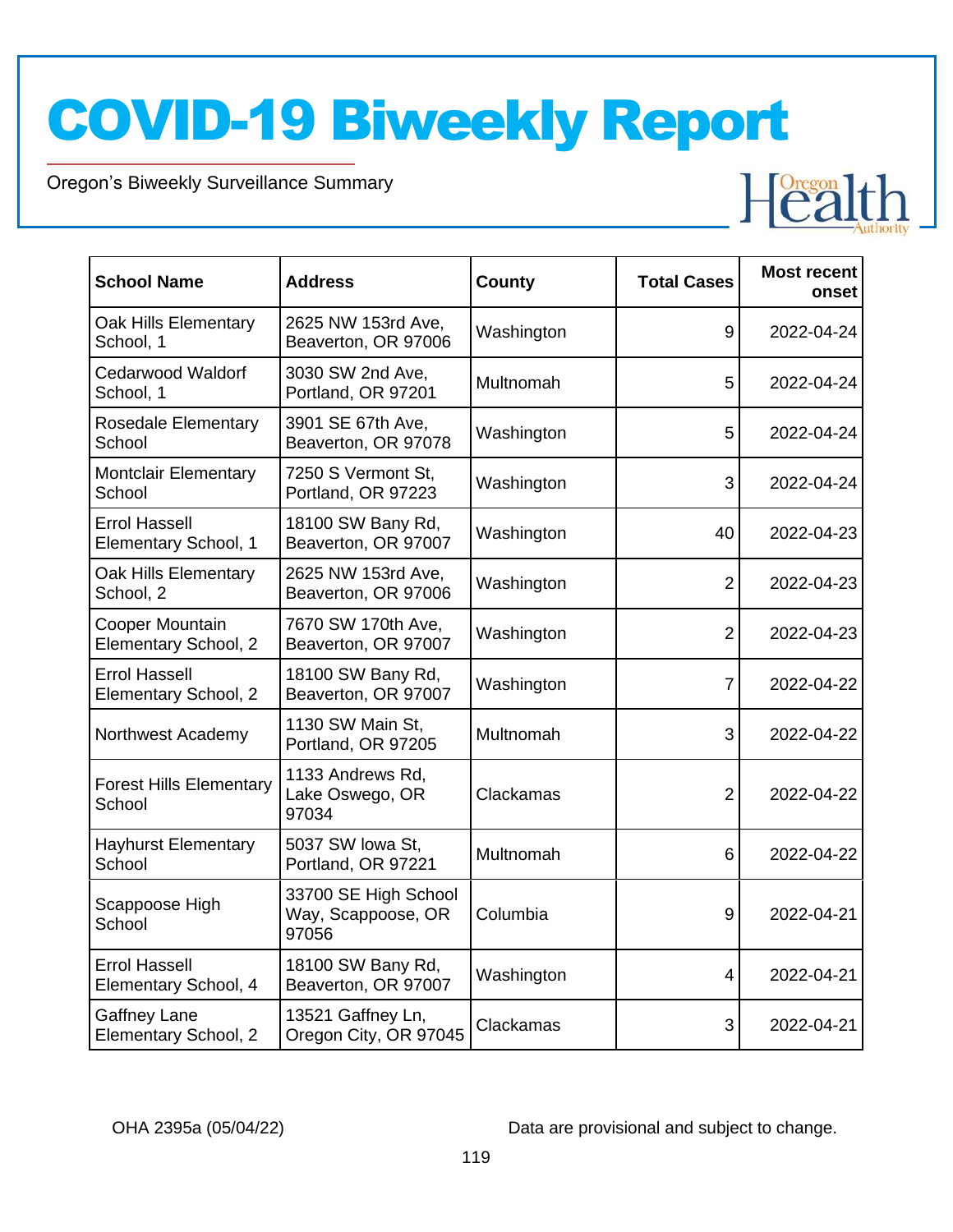Oregon's Biweekly Surveillance Summary

Novel Coronavirus (COVID-19)

| <b>School Name</b>                                 | <b>Address</b>                                       | <b>County</b> | <b>Total Cases</b> | <b>Most recent</b><br>onset |
|----------------------------------------------------|------------------------------------------------------|---------------|--------------------|-----------------------------|
| Groner K-8 School                                  | 23405 SW Scholls<br>Ferry Rd, Hillsboro, OR<br>97123 | Washington    | 2                  | 2022-04-21                  |
| <b>Waverly Elementary</b><br>School                | 425 SE Columbus St,<br>Albany, OR 97321              | Linn          | $\overline{2}$     | 2022-04-21                  |
| <b>Wheatley School</b>                             | 14030 NE Sacramento<br>St, Portland, OR 97230        | Multnomah     | 10                 | 2022-04-21                  |
| <b>Errol Hassell</b><br>Elementary School, 3       | 18100 SW Bany Rd,<br>Beaverton, OR 97007             | Washington    | 13                 | 2022-04-20                  |
| St. Agatha Catholic<br>School                      | 7960 SE 15th Ave,<br>Portland, OR 97202              | Multnomah     | 6                  | 2022-04-20                  |
| <b>Cedar Mill Elementary</b><br>School             | 10265 NW Cornell Rd,<br>Portland, OR 97229           | Washington    | 2                  | 2022-04-20                  |
| Conestoga Middle<br>School                         | 12250 SW Conestoga<br>Dr, Beaverton, OR<br>97008     | Washington    | 14                 | 2022-04-19                  |
| <b>Stafford Primary</b>                            | 19875 SW Stafford<br>Road, West Linn, OR<br>97068    | Clackamas     | $\overline{2}$     | 2022-04-19                  |
| <b>Helman Elementary</b><br>School, 1              | 705 Helman St,<br>Ashland, OR 97520                  | Jackson       | 15                 | 2022-04-19                  |
| <b>Farmington View</b><br><b>Elementary School</b> | 8300 SW Hillsboro<br>Hwy, Hillsboro, OR<br>97123     | Washington    | 5                  | 2022-04-19                  |
| Maplewood Elementary<br>School, 1                  | 7452 SW 52nd Ave,<br>Portland, OR 97219              | Multnomah     | 9                  | 2022-04-18                  |
| <b>Helman Elementary</b><br>School, 2              | 705 Helman St,<br>Ashland, OR 97520                  | Jackson       | 3                  | 2022-04-18                  |
| Eagle Point High<br>School                         | 203 N Platt Ave, Eagle<br>Point, OR 97524            | Jackson       | $\overline{c}$     | 2022-04-18                  |
| Beverly Cleary School,<br>2                        | 1915 NE 33rd Ave,<br>Portland, OR 97212              | Multnomah     | 5                  | 2022-04-18                  |

OHA 2395a (05/04/22) Data are provisional and subject to change.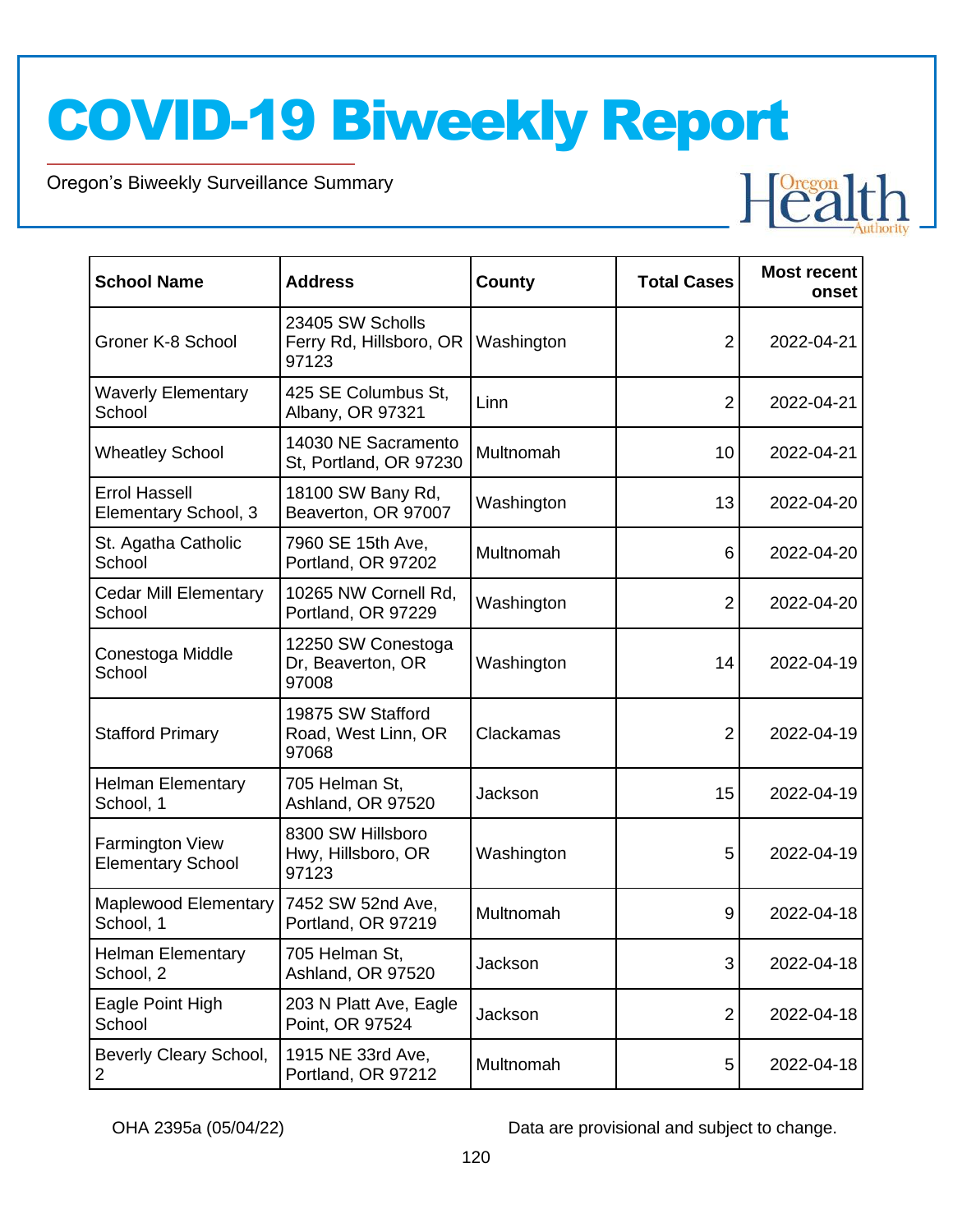Oregon's Biweekly Surveillance Summary

Novel Coronavirus (COVID-19)

| <b>School Name</b>                                 | <b>Address</b>                                        | <b>County</b> | <b>Total Cases</b> | <b>Most recent</b><br>onset |
|----------------------------------------------------|-------------------------------------------------------|---------------|--------------------|-----------------------------|
| <b>Community Roots</b><br>School, 2                | 229 Eureka Ave,<br>Silverton, OR 97381                | Marion        | 6                  | 2022-04-18                  |
| Parkrose High School                               | 12003 NE Shaver St.<br>Portland, OR 97220             | Multnomah     | 6                  | 2022-04-18                  |
| <b>Butternut Creek</b><br>Elementary School, 2     | 20395 SW Florence St.<br>Aloha, OR 97078              | Washington    | 4                  | 2022-04-18                  |
| <b>Rock Creek</b><br><b>Elementary School</b>      | 4125 NW 185th Ave,<br>Portland, OR 97229              | Washington    | 4                  | 2022-04-18                  |
| <b>Scholls Heights</b><br><b>Elementary School</b> | 16400 SW Loon Dr,<br>Beaverton, OR 97007              | Washington    | $\overline{4}$     | 2022-04-18                  |
| Lafayette Elementary<br>School, 3                  | 3122 SE Madison St,<br>Albany, OR 97322               | Linn          | 5                  | 2022-04-18                  |
| <b>Jackson Elementary</b><br>School                | 675 NE Estate Dr,<br>Hillsboro, OR 97124              | Washington    | $\overline{2}$     | 2022-04-18                  |
| French American<br><b>International School</b>     | 8500 NW Johnson St,<br>Portland, OR 97229             | Multnomah     | 4                  | 2022-04-17                  |
| Sato Elementary<br>School, 1                       | 7775 NW Kaiser Rd,<br>Portland, OR 97229              | Washington    | 3                  | 2022-04-17                  |
| <b>Richmond Elementary</b><br>School               | 2276 SE 41st Ave,<br>Portland, OR 97214               | Multnomah     | 4                  | 2022-04-17                  |
| Cooper Mountain<br>Elementary School, 1            | 7670 SW 170th Ave,<br>Beaverton, OR 97007             | Washington    | $\overline{2}$     | 2022-04-16                  |
| <b>Parkside Elementary</b><br>School               | 735 SW Wagner<br>Meadows Dr, Grants<br>Pass, OR 97526 | Josephine     | 5                  | 2022-04-16                  |
| Sato Elementary<br>School, 2                       | 7775 NW Kaiser Rd,<br>Portland, OR 97229              | Washington    | $\overline{4}$     | 2022-04-16                  |
| Stayton<br>Intermediate/Middle<br>School           | 1021 Shaff Rd SE,<br>Stayton, OR 97383                | Marion        | $\overline{4}$     | 2022-04-16                  |

OHA 2395a (05/04/22) Data are provisional and subject to change.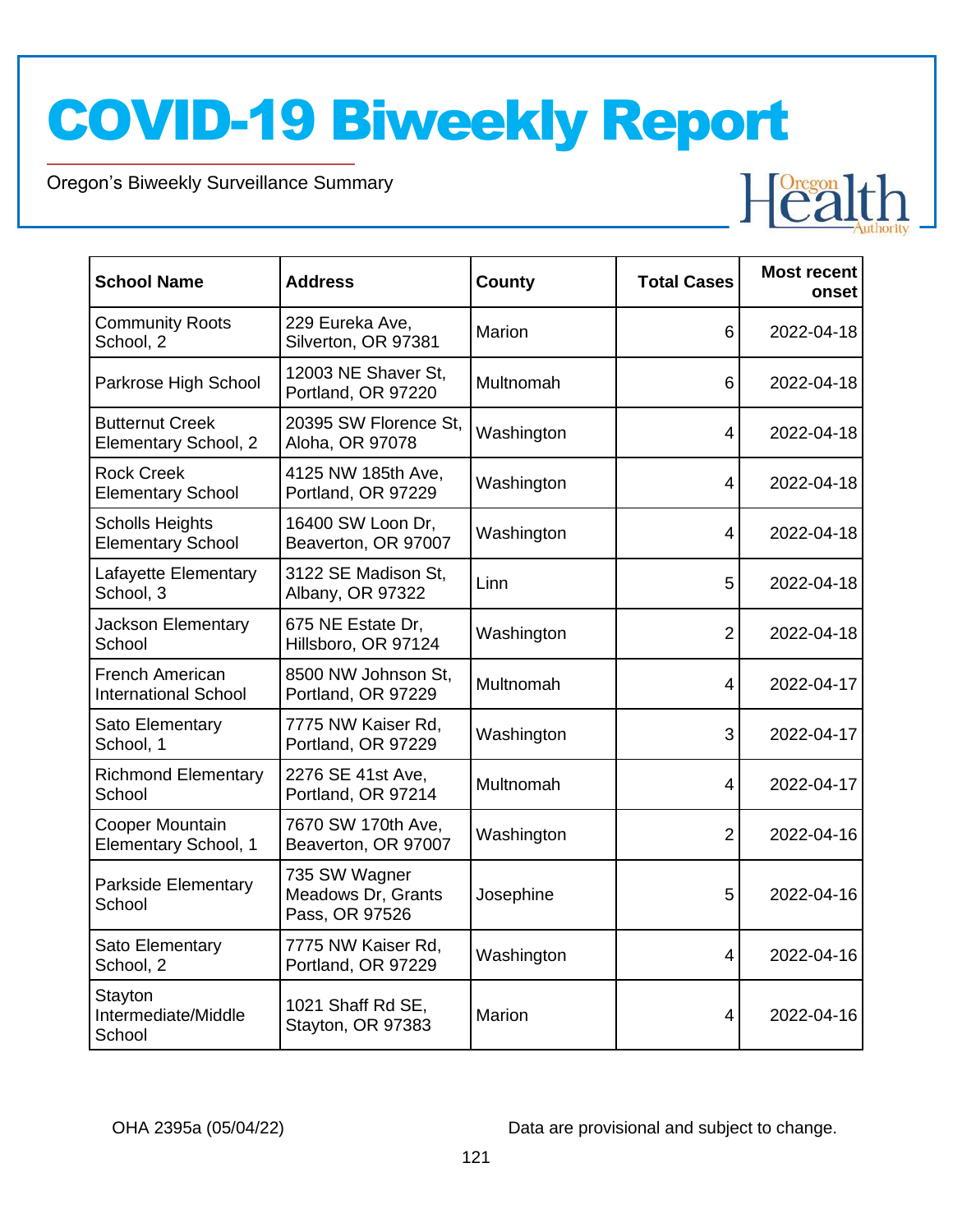Oregon's Biweekly Surveillance Summary

Novel Coronavirus (COVID-19)

| <b>School Name</b>                             | <b>Address</b>                                              | County     | <b>Total Cases</b> | <b>Most recent</b><br>onset |
|------------------------------------------------|-------------------------------------------------------------|------------|--------------------|-----------------------------|
| <b>Ridgewood Elementary</b><br>School          | 10100 SW Inglewood<br>St. Portland, OR 97225                | Washington | 12                 | 2022-04-15                  |
| <b>Sweetbriar Elementary</b><br>School         | 501 SE Sweetbriar Ln,<br>Troutdale, OR 97060                | Multnomah  | 3                  | 2022-04-15                  |
| <b>West Powellhurst</b><br>Elementary, 1       | 2921 SE 116th Ave,<br>Portland, OR 97266                    | Multnomah  | 3                  | 2022-04-14                  |
| <b>West Powellhurst</b><br>Elementary, 2       | 2921 SE 116th Ave,<br>Portland, OR 97266                    | Multnomah  | 3                  | 2022-04-14                  |
| <b>Holy Family Catholic</b><br>School          | 7425 SE Cesar<br>Estrada Chavez Blvd,<br>Portland, OR 97202 | Multnomah  | 6                  | 2022-04-14                  |
| <b>Ridges Elementary</b><br>School, 1          | 21472 SW Copper<br>Terrace, Sherwood,<br>OR 97140           | Washington | 3                  | 2022-04-14                  |
| <b>Errol Hassell</b><br>Elementary School, 5   | 18100 SW Bany Rd,<br>Beaverton, OR 97007                    | Washington | 3                  | 2022-04-14                  |
| <b>Athey Creek Middle</b><br>School            | 2900 SW Borland Rd,<br>Tualatin, OR 97062                   | Clackamas  | $\overline{2}$     | 2022-04-14                  |
| <b>Ladd Acres Elementary</b><br>School         | 2425 SE Cornelius<br>Pass Rd, Hillsboro, OR<br>97123        | Washington | 5                  | 2022-04-13                  |
| <b>Skyline School</b>                          | 11536 NW Skyline<br>Blvd, Portland, OR<br>97231             | Multnomah  | 18                 | 2022-04-13                  |
| <b>Bonny Slope</b><br><b>Elementary School</b> | 11775 NW McDaniel<br>Rd, Portland, OR<br>97229              | Washington | 3                  | 2022-04-13                  |
| Beverly Cleary School,                         | 1915 NE 33rd Ave,<br>Portland, OR 97212                     | Multnomah  | 5                  | 2022-04-13                  |
| <b>Robert Gray Middle</b><br>School            | 5505 SW 23rd Ave,<br>Portland, OR 97239                     | Multnomah  | 5                  | 2022-04-12                  |

OHA 2395a (05/04/22) Data are provisional and subject to change.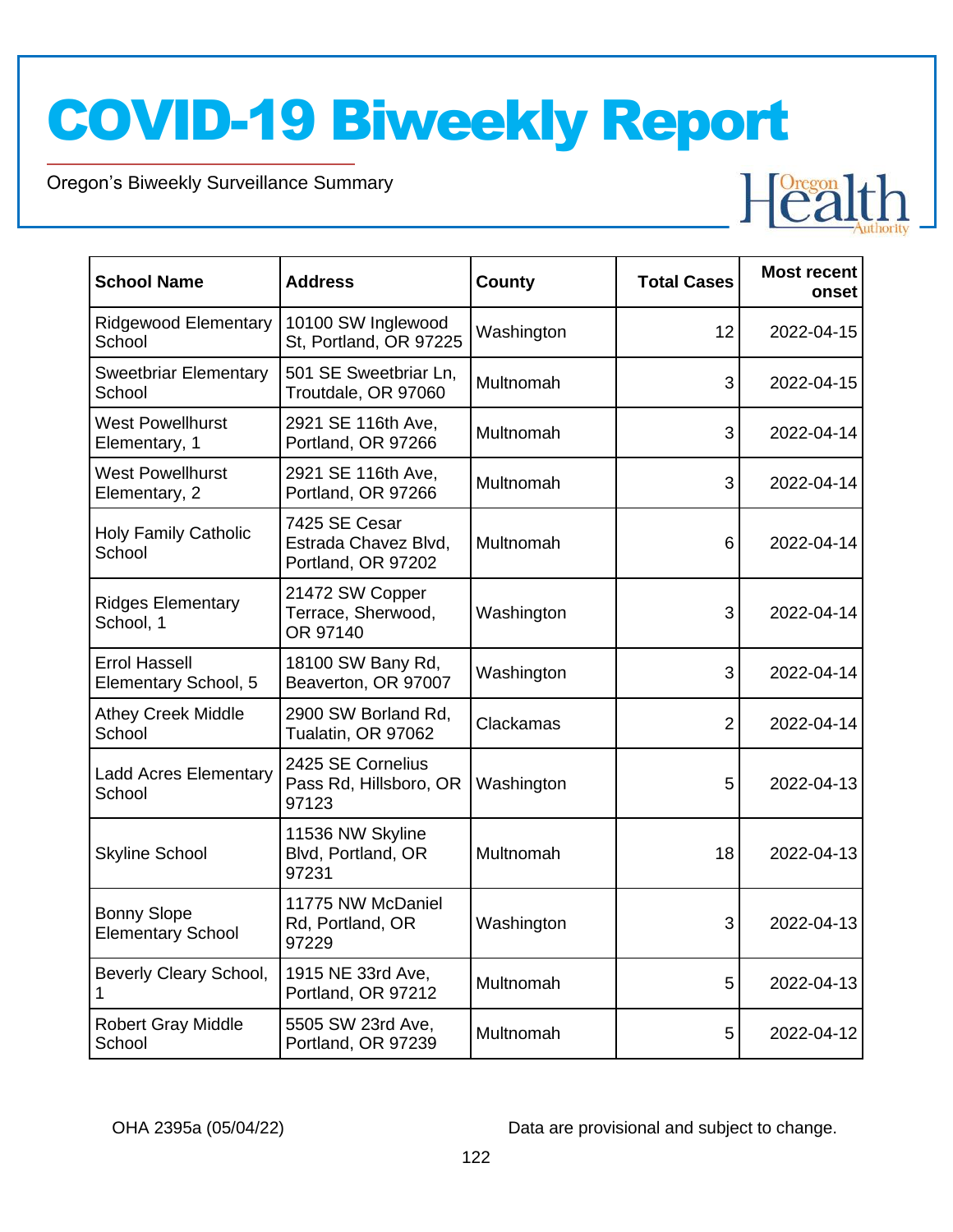Oregon's Biweekly Surveillance Summary

Novel Coronavirus (COVID-19)

| <b>School Name</b>                             | <b>Address</b>                                   | County        | <b>Total Cases</b> | <b>Most recent</b><br>onset |
|------------------------------------------------|--------------------------------------------------|---------------|--------------------|-----------------------------|
| West Linn High School                          | 5464 W A St, West<br>Linn, OR 97068              | Clackamas     | $\overline{2}$     | 2022-04-12                  |
| <b>Woodstock Elementary</b><br>School, 2       | 5601 SE 50th Ave,<br>Portland, OR 97206          | Multnomah     | 3                  | 2022-04-11                  |
| <b>Beavercreek</b><br><b>Elementary School</b> | 21944 S Yeoman Rd,<br>Beavercreek, OR<br>97004   | Clackamas     | 3                  | 2022-04-10                  |
| <b>Pioneer Elementary</b><br>School            | 4744 Pioneer Rd,<br>Ontario, OR 97914            | Malheur       | $\overline{2}$     | 2022-04-10                  |
| <b>Gresham Arthur</b><br>Academy               | 1890 NE Cleveland<br>Ave, Gresham, OR<br>97030   | Multnomah     | 4                  | 2022-04-10                  |
| Nancy Ryles<br><b>Elementary School</b>        | 10250 SW Cormorant<br>Dr, Beaverton, OR<br>97007 | Washington    | 3                  | 2022-04-09                  |
| <b>Maplewood Elementary</b><br>School, 2       | 7452 SW 52nd Ave,<br>Portland, OR 97219          | Multnomah     | 5                  | 2022-04-08                  |
| Lafayette Elementary<br>School, 2              | 3122 SE Madison St,<br>Albany, OR 97322          | Linn          | 3                  | 2022-04-08                  |
| <b>Community Roots</b><br>School, 1            | 229 Eureka Ave,<br>Silverton, OR 97381           | Marion        | 13                 | 2022-04-07                  |
| L.C. Tobias Elementary<br>School               | 1065 SW 206th Ave,<br>Aloha, OR 97003            | Washington    | 3                  | 2022-04-07                  |
| <b>Gardiner Middle</b><br>School, 1            | 205 Williams St,<br>Oregon City, OR 97045        | Clackamas     | 4                  | 2022-04-07                  |
| <b>Gardiner Middle</b><br>School, 2            | 205 Williams St,<br>Oregon City, OR 97045        | Clackamas     | $\overline{2}$     | 2022-04-07                  |
| <b>Adams Elementary</b><br>School              | 1615 SW 35th St,<br>Corvallis, OR 97333          | <b>Benton</b> | 4                  | 2022-04-06                  |
| International School of<br>Portland            | 2305 S Water Ave,<br>Portland, OR 97201          | Multnomah     | 6                  | 2022-04-06                  |

OHA 2395a (05/04/22) Data are provisional and subject to change.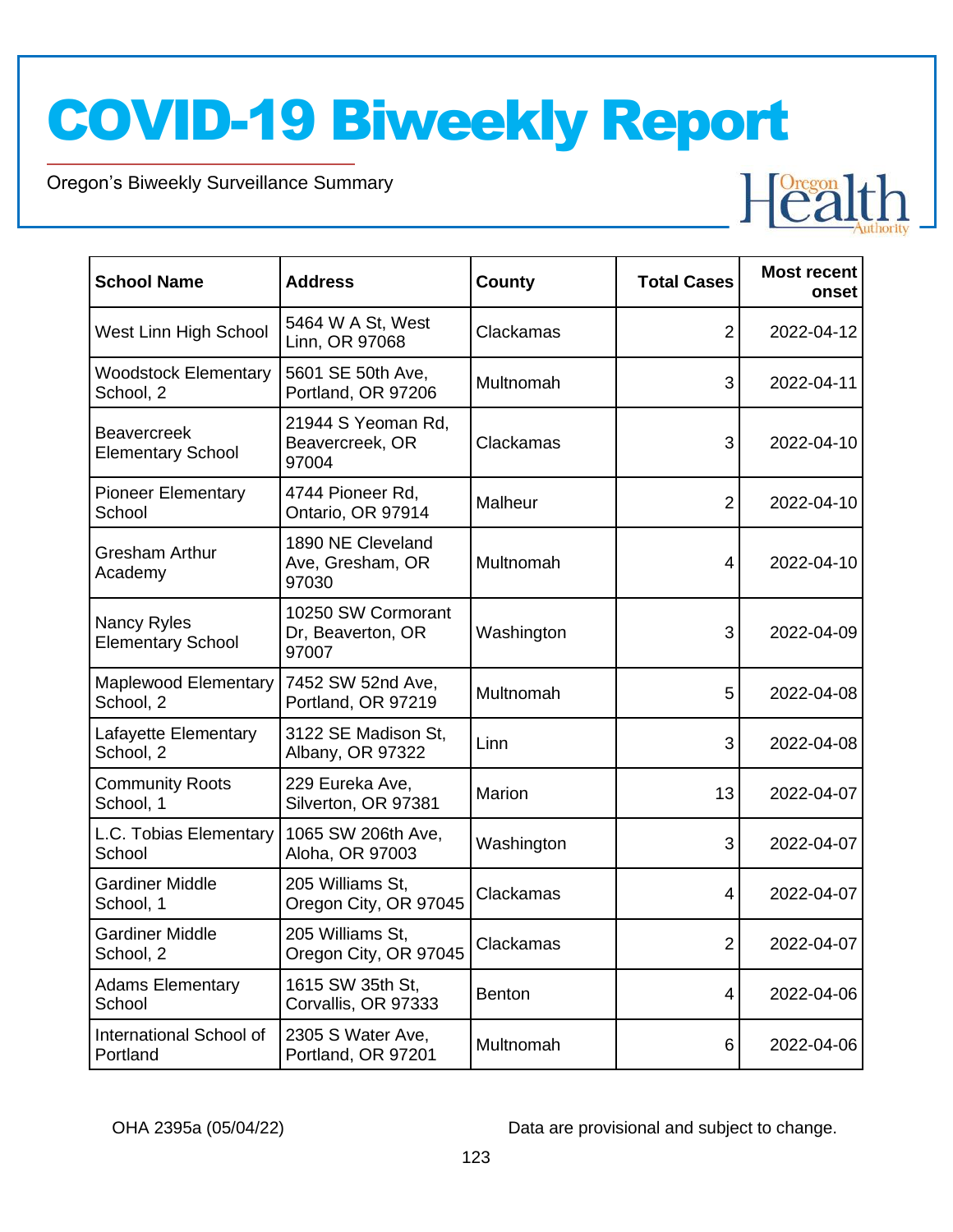Oregon's Biweekly Surveillance Summary

Novel Coronavirus (COVID-19)

| <b>School Name</b>                                | <b>Address</b>                            | County     | <b>Total Cases</b> | Most recent<br>onset |
|---------------------------------------------------|-------------------------------------------|------------|--------------------|----------------------|
| <b>West Tualatin View</b><br>Elementary School, 1 | 8800 SW Leahy Rd,<br>Portland, OR 97225   | Washington |                    | 2022-04-06           |
| <b>Chehalem Elementary</b><br>School              | 15555 SW Davis Rd,<br>Beaverton, OR 97007 | Washington |                    | 2022-04-06           |

#### **Table 9. Resolved school outbreaks**

*Schools reporting recently resolved COVID-19 outbreaks (n=15)*

| <b>School Name</b>                             | <b>Address</b>                                   | County            | <b>Total Cases</b> | <b>Most recent</b><br>onset |
|------------------------------------------------|--------------------------------------------------|-------------------|--------------------|-----------------------------|
| Elmonica Elementary<br>School                  | 16950 SW Lisa Ct,<br>Beaverton, OR 97006         | Washington        | 2                  | 2022-04-05                  |
| <b>Butternut Creek</b><br>Elementary School, 1 | 20395 SW Florence St,<br>Aloha, OR 97078         | Washington        | 2                  | 2022-04-05                  |
| Gaffney Lane<br>Elementary School, 1           | 13521 Gaffney Ln,<br>Oregon City, OR 97045       | Clackamas         | 2                  | 2022-04-05                  |
| <b>Garfield Elementary</b><br>School           | 1205 NW Garfield Ave,<br>Corvallis, OR 97330     | <b>Benton</b>     | 8                  | 2022-04-04                  |
| Lafayette Elementary<br>School, 1              | 3122 SE Madison St,<br>Albany, OR 97322          | Linn              | 2                  | 2022-04-03                  |
| <b>Astor Elementary</b><br>School              | 5601 N Yale St,<br>Portland, OR 97203            | Multnomah         | 3                  | 2022-04-03                  |
| <b>Linus Pauling Middle</b><br>School          | 1111 NW Cleveland<br>Ave, Corvallis, OR<br>97330 | <b>Benton</b>     | 2                  | 2022-04-02                  |
| Westside Elementary<br>School                  | 3685 Belmont Dr, Hood<br><b>River, OR 97031</b>  | <b>Hood River</b> | 3                  | 2022-03-31                  |
| The Siskiyou School                            | 631 Clay St, Ashland,<br>OR 97520                | Jackson           | 15                 | 2022-03-31                  |
| <b>Meridian Creek Middle</b><br>School         | 6300 SW Hazel St,<br>Wilsonville, OR 97070       | Clackamas         | 3                  | 2022-03-31                  |

OHA 2395a (05/04/22) Data are provisional and subject to change.